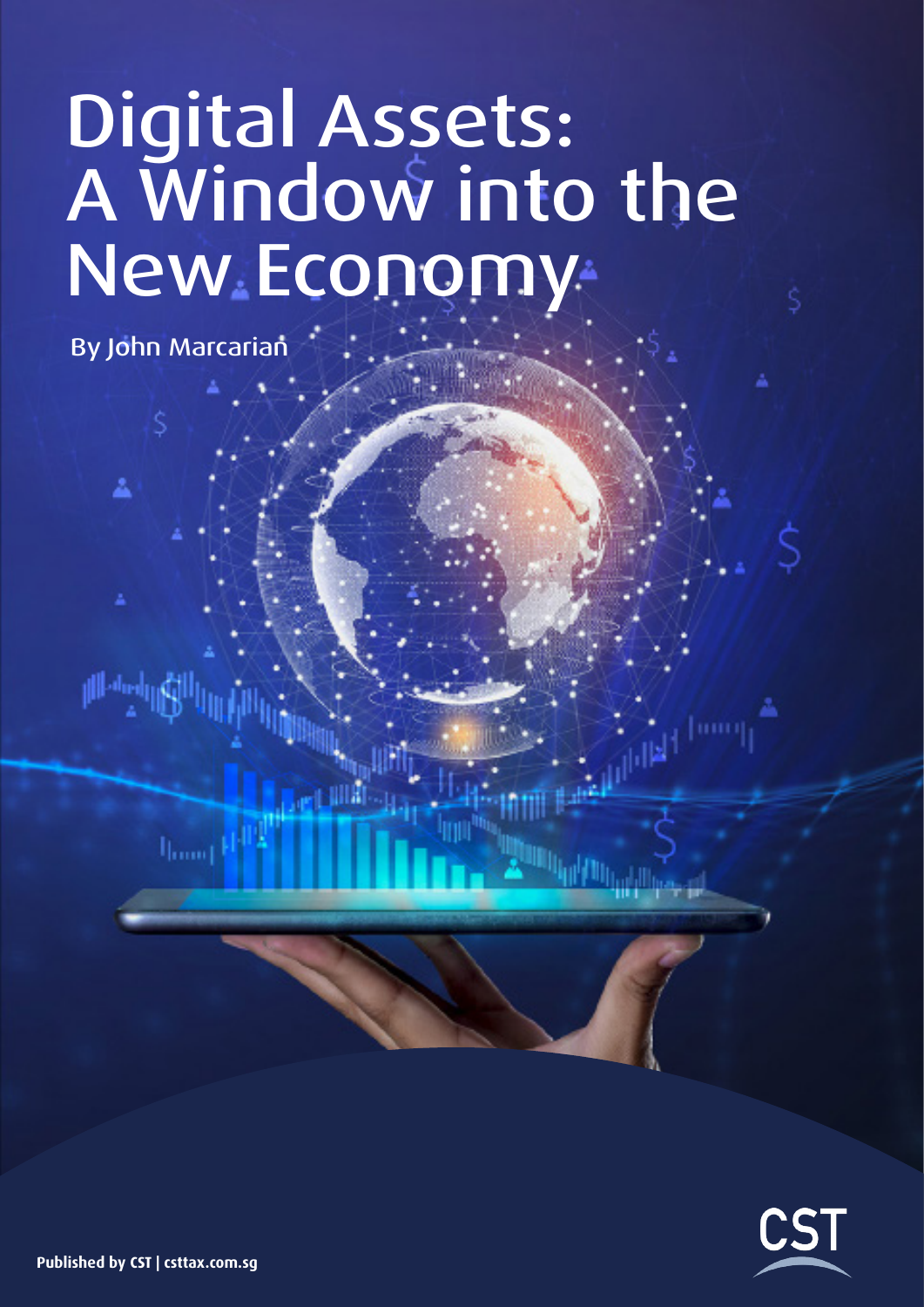# Digital Assets: A Window into the New Economy

## Contents

| 1 Description of Foundational Concepts  | Δ  |
|-----------------------------------------|----|
| 2 What is DLT?                          | 6  |
| 3 What is Decentralized Finance (DeFi)? | 8  |
| 4 DeFi Protocols and how they work      | 10 |
| 5 Decentralized Exchanges               | 13 |
| 6 What is Staking?                      | 18 |
| 7 Wallets and Stablecoins               | 74 |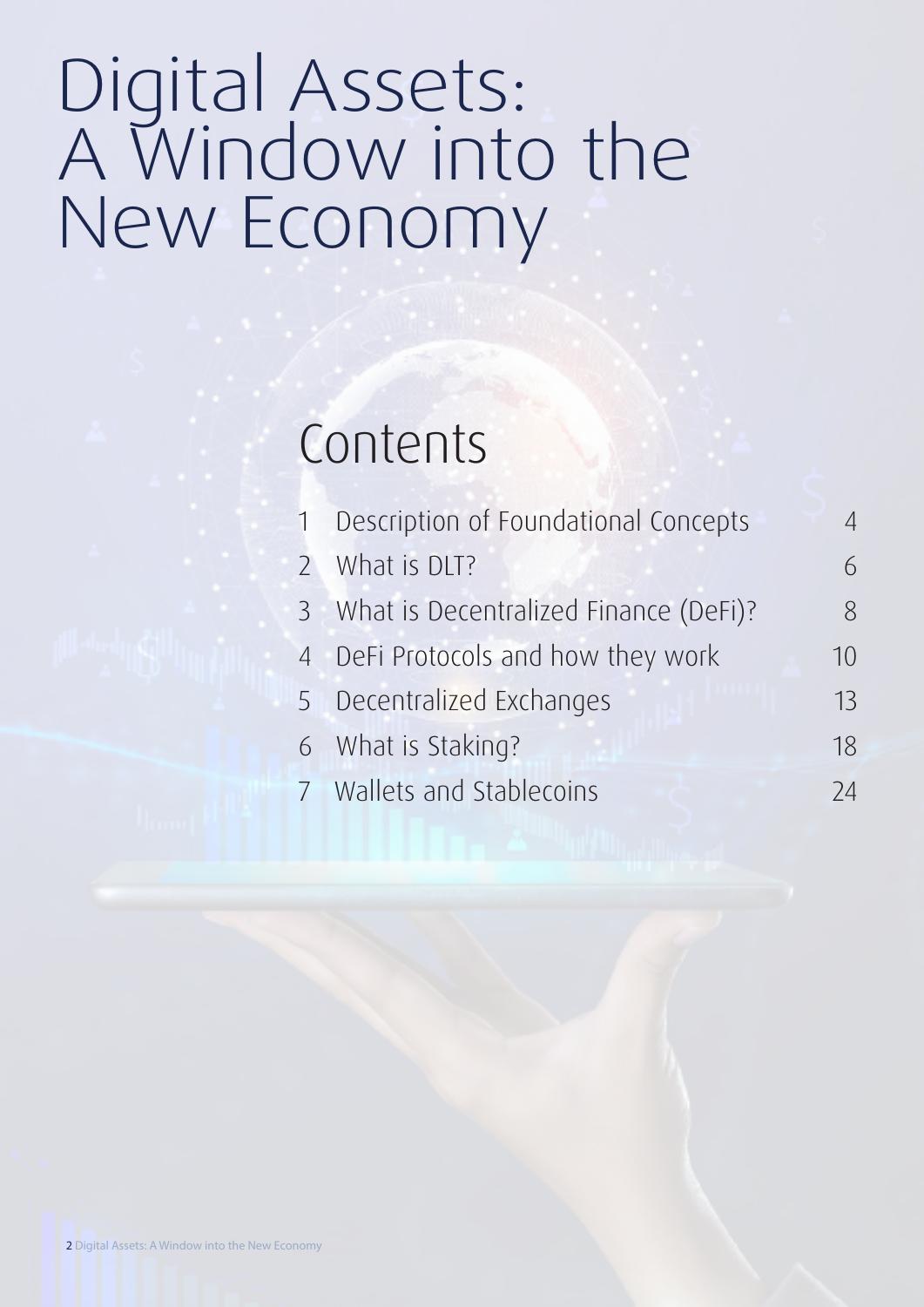## Introduction

Anyone staring out at a landscape from a window – knows it is impossible to take it all in at once.

And so, it is with the vast digital landscape taking over the financial world today.

The best that can be hoped for is to get a general understanding of the lay of the land and only to really get to know the terrain once you are out on the ground.

Given the massive changes going on in global finance and monetary systems the entire world financial order is being turned on its head.

Few people could envisage what changes would be unleashed the day that a certain Satoshi Nakamoto published his White Paper describing a digital cryptocurrency, titled "Bitcoin: A Peer-to-Peer Electronic Cash System" on 31 October 2008.

This paper is designed to provide the uninitiated reader a glimpse through the window into the new digital landscape that is now spreading around the world.

By design the paper is non-technical and descriptive.

It aims to cover some general foundational concepts to help the reader understand the area better.

Much like someone standing atop the Eiffel Tower and looking out over Paris – there will be a lot more discovery to be done – for those who are keen to do a deep dive into the streets and suburbs of the digital world.

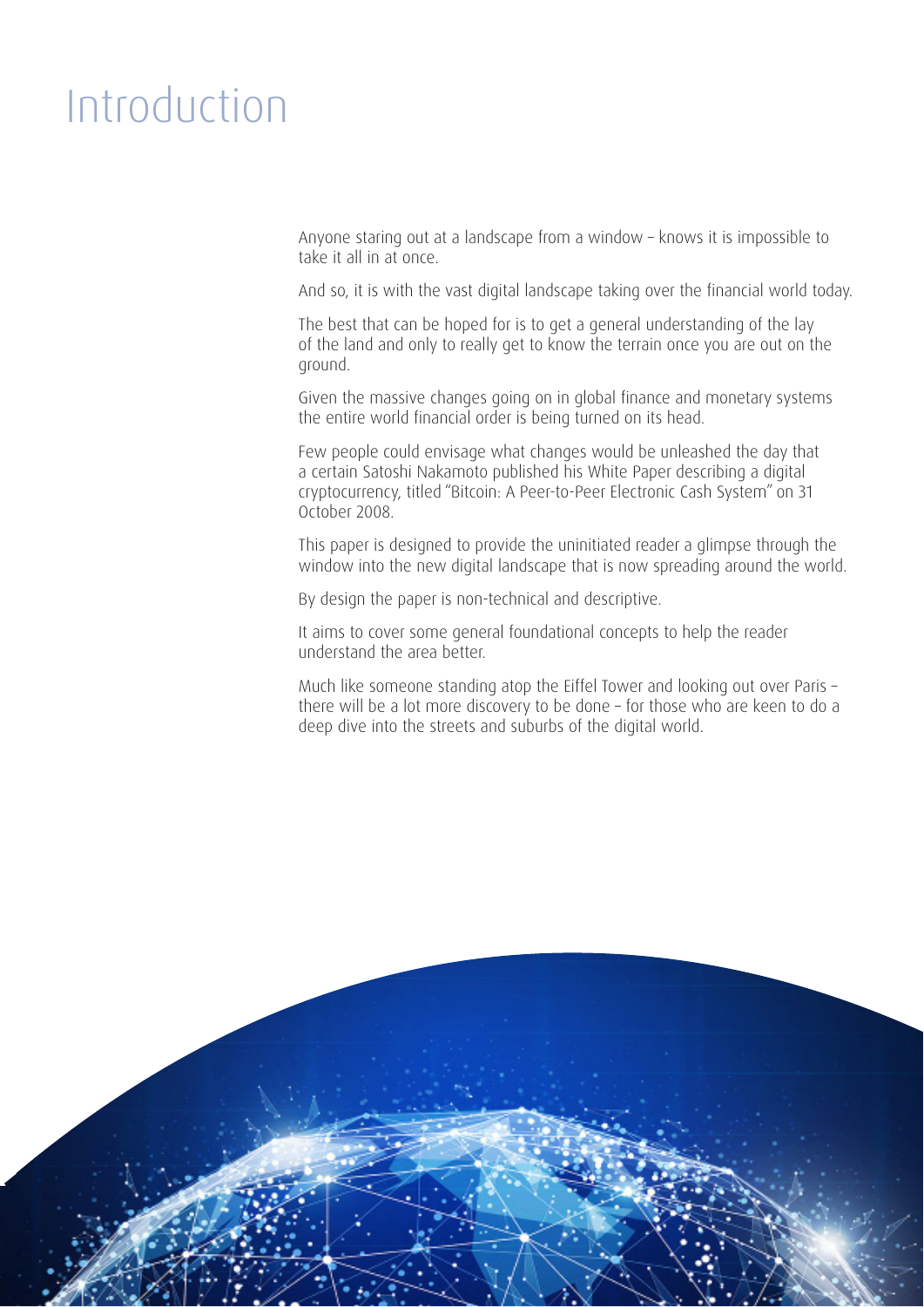## 1 Description of Foundational Concepts

Let us begin by asking some general questions around foundational concepts.

## **What is BlockChain?**

A blockchain to put simply, is an online record of transactions.

These could be transactions for:

- Money
- The movement of goods

Exchanges in information

Taking the above definition and building on it, a blockchain is an expanding set of records, gathered together into 'blocks' which are linked together using cryptography.

It's a way to keep records, but there are many other ideas built on top of that basic concept.

The first of these ideas is about how blockchain stores those records.

Most people refer to this as distributed ledger technology.

In a distributed ledger a record of every transaction is held in many locations at the same time.

As a result, every time something in the blockchain is changed, everyone in the network is alerted about it - and has to consent to the changes.

This makes a blockchain incredibly difficult to hack into and change records as it would require someone to be able to change every single record at the exact same time.

### **Key Factors about Blockchain**

There are a number of key variables that makes blockchain such an exhilarating innovation.

Most importantly it's decentralized. The internet today as we know it is mostly centralized.

A lot of the services and sites you visit, store and keep your data in a database. Your bank, Netflix, Google, you name it, they all operate in a centralized system.

The blockchain meanwhile, is a decentralized system.

That means that the data lives on the network, instead of in one place.

A Blockchain is an expanding set of records, gathered together into 'blocks' which are linked together using cryptography.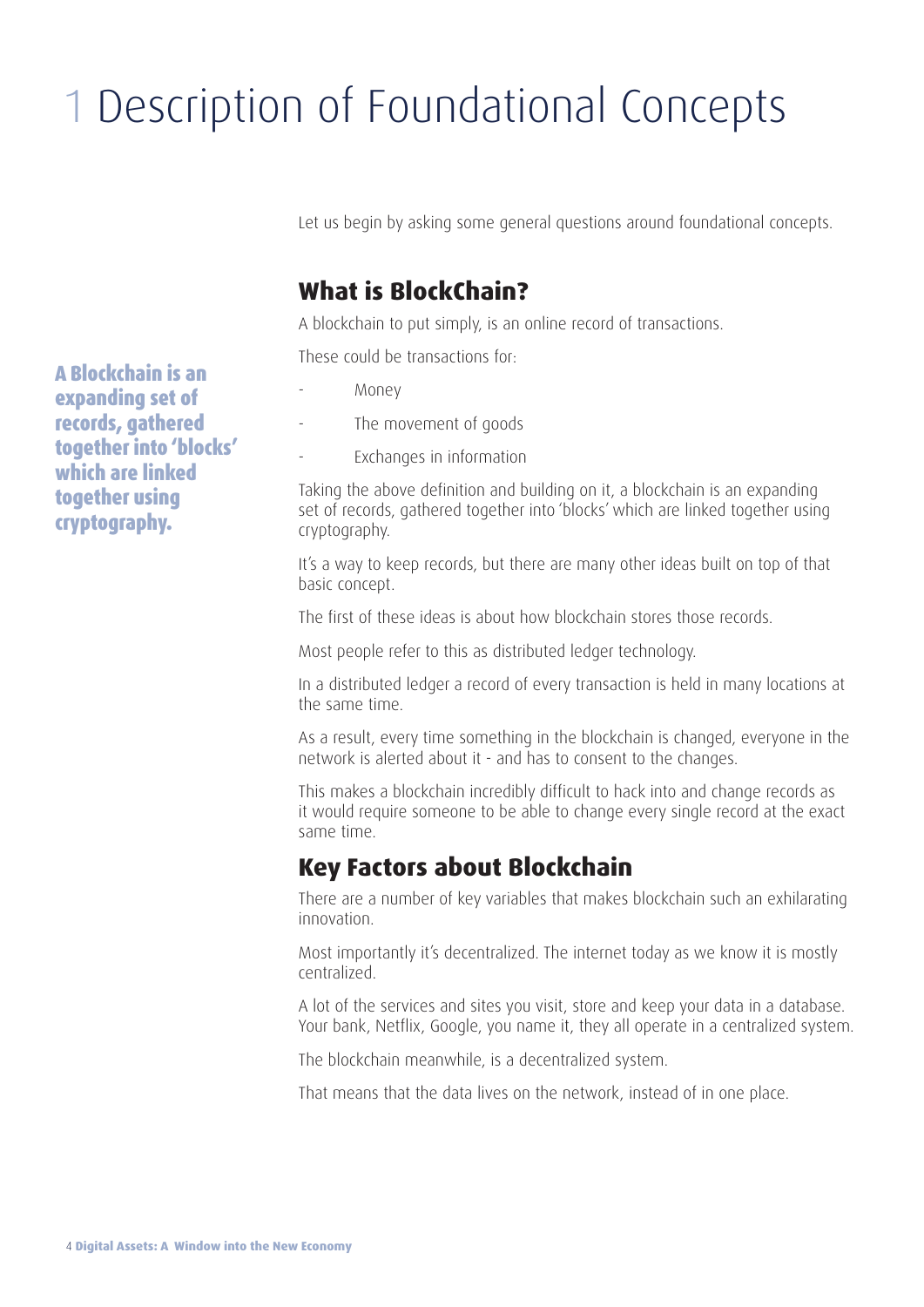## **Why is that a good thing?**

In the present centralized system, there are a number of challenges.

**Security** - If these centralized databases are hacked into, they can expose all the data at once. This has happened numerous times and you may have heard of things like Ransom Ware attacks in the news.

**Cost** – Constructing a centralized systems is generally exorbitantly expensive as a company needs to have all the digital capacity and infrastructure to make its system run smoothly.

**Data ownership** - In these centralized systems, your data is not your data and therefore the networks you give your data too make money out of it.

**Transparency** - How information gets used, by whom and for what is a bit of a grey area today.

A decentralized internet can address the above weaknesses.

## **Why is Blockchain so special?**

It's because it is a 'trust less system'.

As we all know when we buy things online, there are a number of external parties we have to trust.

Whether it is the seller, the payment system, a bank or even a website.

A blockchain doesn't require much trust, as it allows anyone to exchange goods or services without a third party. No more middlemen.

Many of today's networks are controlled by middlemen or agencies that often charge for the flow of information.

In a blockchain, there is no such centralised control, which can lead to lower costs and speedier transactions.

### **Transparency**

In a public blockchain like Bitcoin (there are private blockchains) anyone can see transactions, making it easier to track the flow of goods or services.

No one is in control.

Because blockchain is a decentralized system, it means no one person or group can control the system, meaning things can only change via consensus.

A blockchain doesn't require much trust, as it allows anyone to exchange goods or services without a third party. No more middlemen.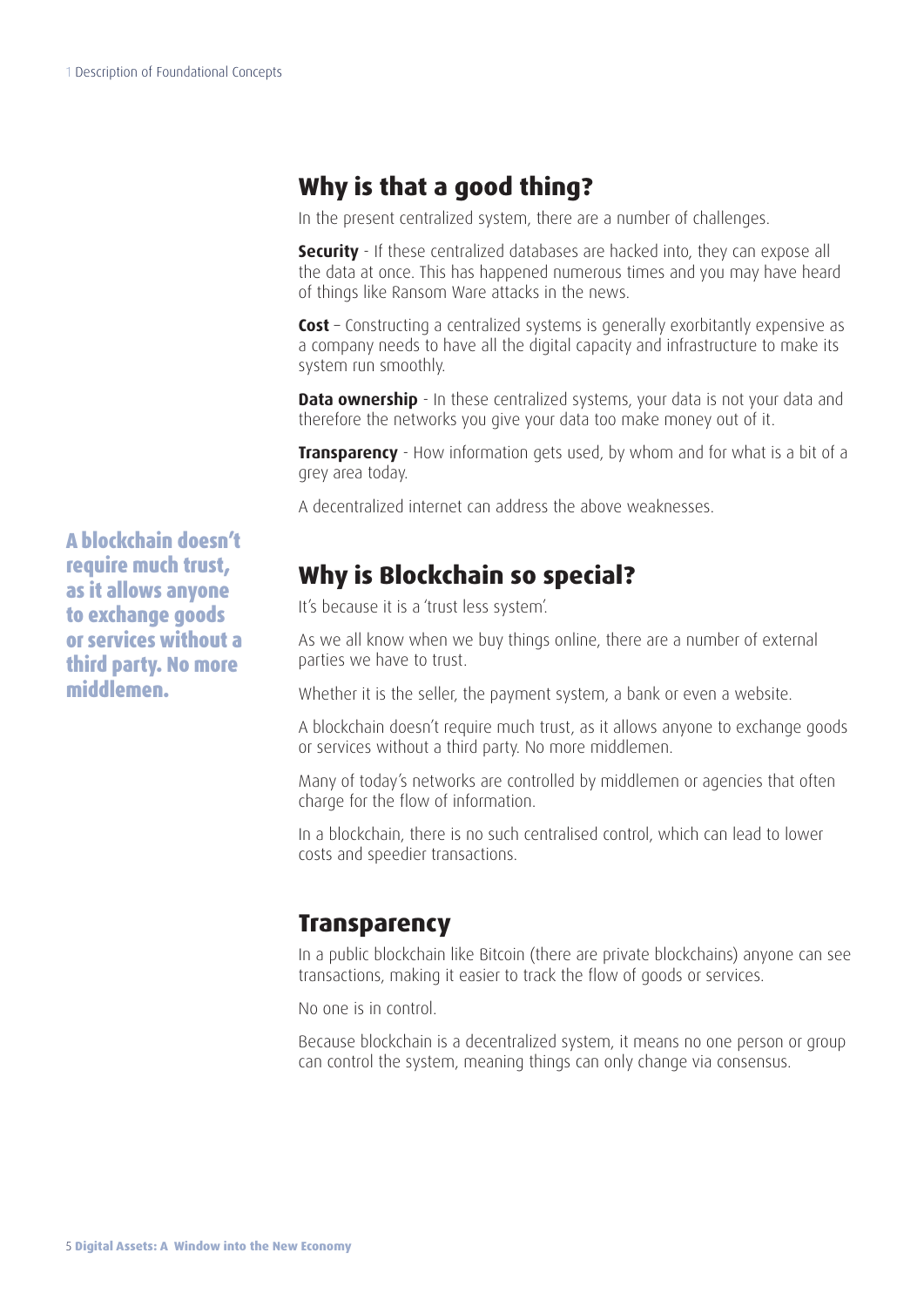## 2 What is DLT?

A distributed ledger is an online record of data and transactions. It is data stored in multiple places at the same time. DLT is the collective name given to any technology which uses this kind of system.

Some well-known examples of DLT include:

**Cryptocurrency** - A digital currency like Bitcoin or Ethereum.

One of the biggest uses of DLT we see today is to keep a record of monetary transactions

**Blockchain** - A decentralised system for recording transactions. Blockchain was first used to store transactions on the Bitcoin network. Blockchain is probably the most widely known example of DLT. But there are many others.

**Git** – Git is distributed source control software.

Git is everywhere.

### **A New Movement**

DLT's are creating a version of the internet that is both decentralised and distributed.

In a decentralised model, the value and benefits can be shared across a network of users.

Typically, large companies capture and control this value themselves.

If DLT's are built successfully it can mean:

- More accessibility
- More transparency
- More efficiency
- Higher user reward
- New possibilities

### **The Future**

Just as was the case with the internet in its infancy we are at the beginning of what this technology can do. The internet also faced a number of challenges, especially when it came to scaling.

Just as was the case with the internet in its infancy we are at the beginning of what this technology can do.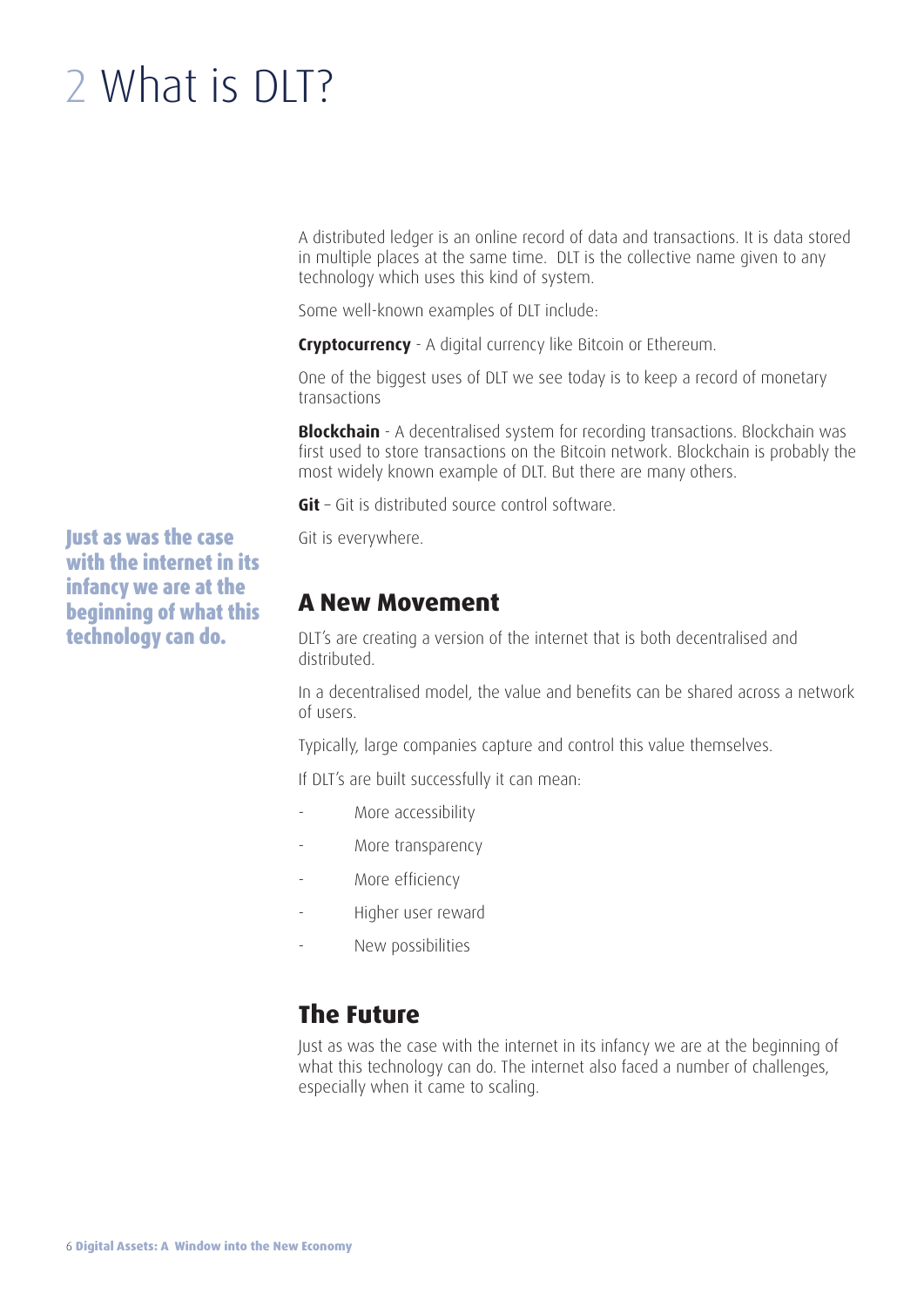DLT is no different.

The majority of applications of DLT are yet to be discovered.

However, the space is moving incredibly quickly, and developers are building new solutions all the time.

The future is distributed.

### **What can Blockchain be used for?**

Energy - Person-to-person energy swapping. Potentially between borders.

**Supply Chains** - Track all sorts of shipments with complete transparency. Connecting records as items pass across many different handlers.

**Open Data Marketplaces** - Large open-source platforms to exchange big-data anonymously. Data is often described as the lifeblood of internet businesses.

Governments - Blockchain technology could be used to increase speed and visibility in the public sector.

Auditing & Regulating - Although not typically implemented, blockchain technology could be set up to be a looking glass into public transactions making regulatory roles significantly faster and easier.

**Insurance** - Make insurance more transparent, with set conditions for payouts.

**The Internet of Things** - Connecting smart devices to the Internet of Things and the sharing economy.

Blockchain started with Bitcoin, but there are no limits to where this technology could go in future.

Projects like Ethereum have taken the principles of blockchain and taken it in new directions.

But that's just the beginning.

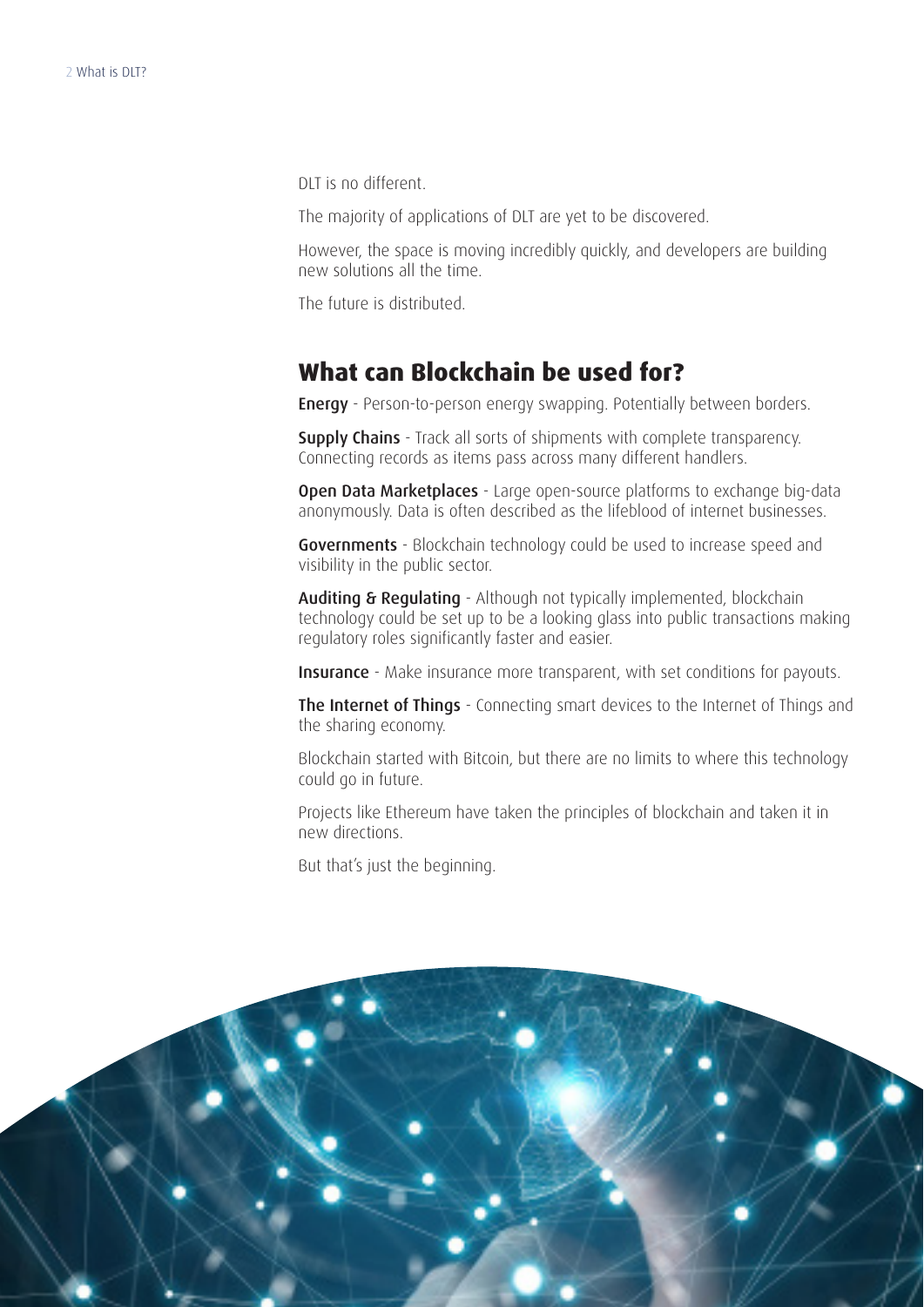## 3 What is Decentralized Finance (DeFi)?

DeFi is an umbrella term for a variety of applications and projects in the public blockchain space geared toward disrupting the traditional finance world.

Cryptocurrencies have exploded into a trillion-dollar industry today, sparking a wave of worldwide financial disruption.

At the heart of cryptocurrencies is a remarkable history of innovation that goes back to the 1980s, with advancements in cryptography.

Since then, a series of events have shaped crypto space, the first cryptocurrency, Bitcoin, being the most prominent. Things change quickly in the crypto space, and DeFi is a current trend  $-$  it's an exciting space to be, undoubtedly.

DeFi is an umbrella term for a variety of applications and projects in the public blockchain space geared toward disrupting the traditional finance world.

Inspired by blockchain technology, DeFi is referred to as financial applications built on blockchain technologies, typically using smart contracts.

Smart contracts are automated enforceable agreements that do not need intermediaries to execute and can be accessed by anyone with an internet connection.

DeFi consists of applications and peer-to-peer protocols developed on decentralized blockchain networks that require no access rights for easy lending, borrowing, or trading of financial tools.

Most DeFi applications today are built using the Ethereum network, but many alternative public networks are emerging that deliver superior speed, scalability, security, and lower costs.

#### **Why Smart Contracts?**

Most smart contracts offer programming languages that allow multiple parties to interact with each other, without needing a centralized intermediary.

Blockchain's ability to capitalize on smart contracts has made them ideal platforms to choose when building out financial applications.

#### **How did DeFi get its start?**

Humans bartered initially for goods and services.

But, as humans evolved, their economies evolved

We invented currency to make it easier to exchange goods and services.

Subsequently, coins helped usher in innovations and created better levels of economies.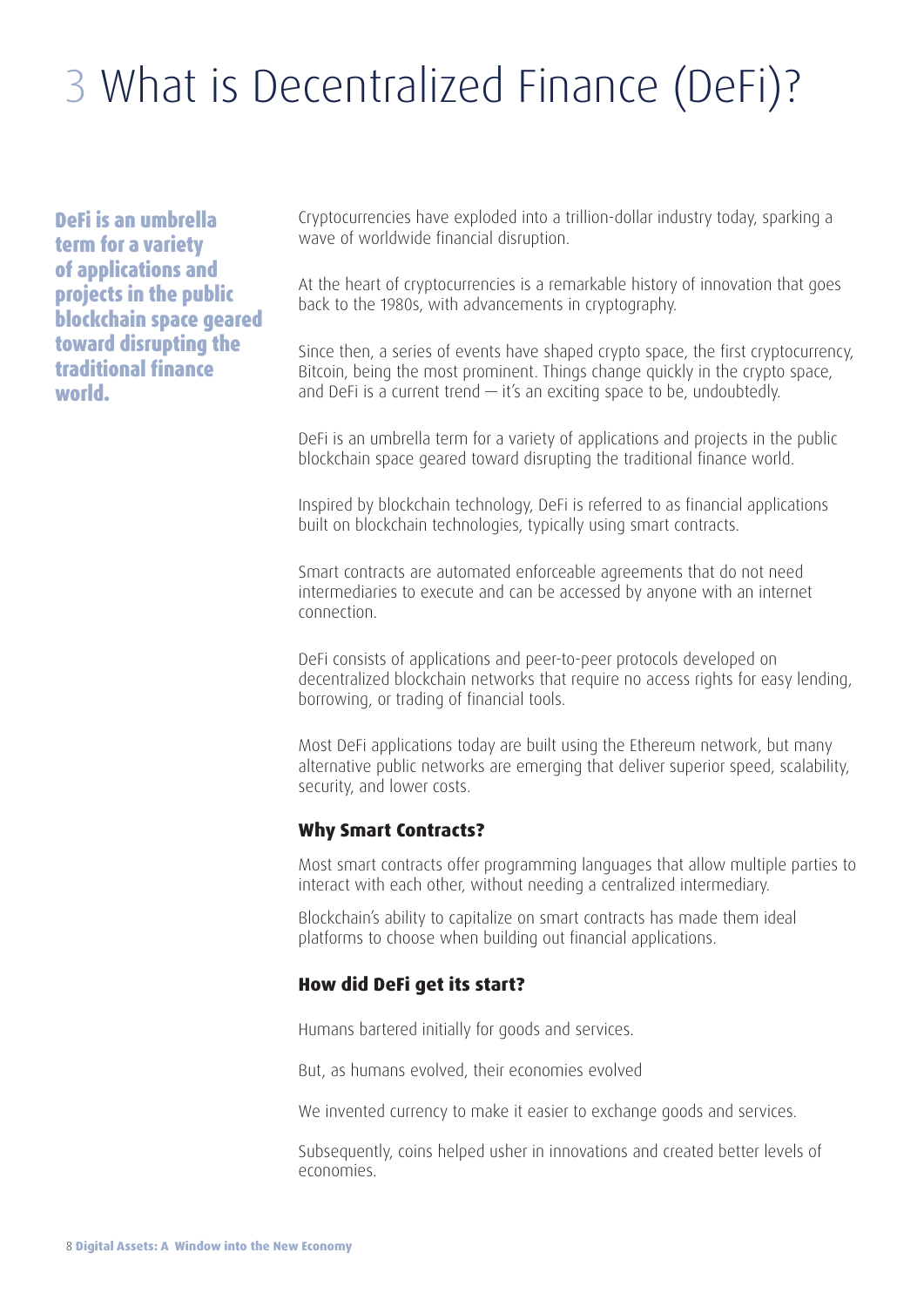However, progress comes at a cost.

Historically, central authorities have issued currencies that underpin our economies, which eventually gave them more power as more people began to trust them.

However, trust has been broken from time to time, which makes people question the centralized authorities' ability to manage the money it created.

DeFi was developed based on the idea of creating a financial system that is open to everyone and minimizes the need to trust and rely on a central authority.

Many people believe that DeFi started in 2009 with the launch of Bitcoin, which was the first p2p digital money built on top of the blockchain network.

Through Bitcoin, the idea of bringing transformation into the traditional financial world using blockchains became an essential next step in the decentralization of legacy financial systems.

The launch of Ethereum and, more specifically, smart contracts, in 2015 made it all possible.

The Ethereum network is a 2nd generation blockchain that first maximized the potential of this technology within the financial industry. It encouraged businesses and enterprises to build and deploy projects that formed the ecosystem of DeFi. DeFi brought a plethora of opportunities to bring about a transparent and robust financial system that no single entity controls.

But the turning point for financial applications started in 2017, with projects facilitating more functionalities in addition to just money transfer.

#### **Challenges within centralized finance**

Financial markets can enable great ideas and drive the prosperity of society.

Still, power in these markets is centralized.

When people invest in the current financial system, they relinquish their assets to intermediaries, such as banks and financial institutions — this keeps the risk and control at the centre of these systems.

Historically, we've seen bankers and institutions failing to see risks in the market, as seen in the 2008 financial crisis.

Undoubtedly, when central authorities control money, risk accumulates at the centre and endangers the system as a whole.

Bitcoin and early cryptocurrencies, which were initially developed to give individuals complete control over their assets, were only decentralized when it came to issuance and storage.

Providing access to a broader set of financial instruments remained challenging, up until the emergence of smart contracts and that enabled DeFi.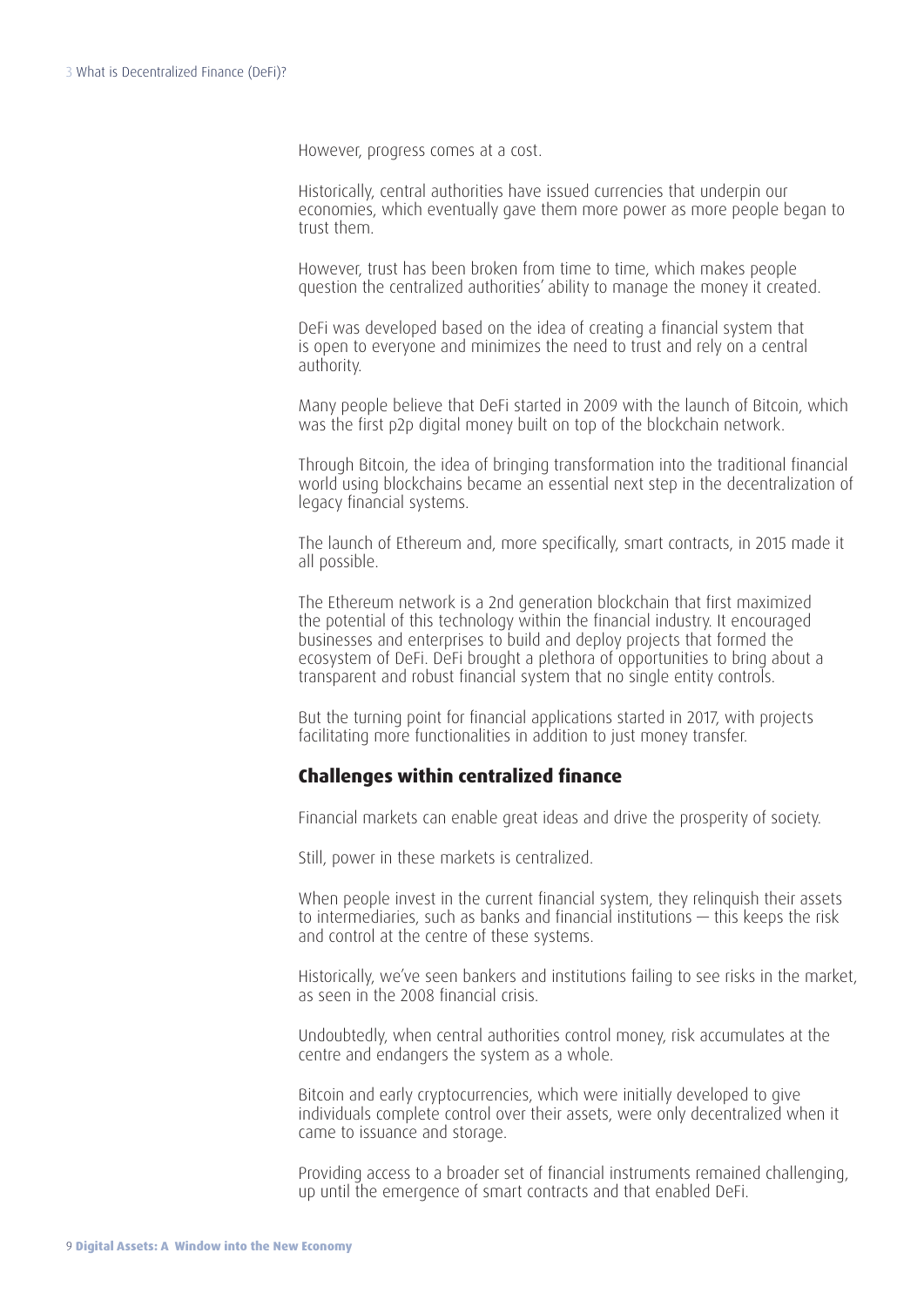## 4 DeFi Protocols and how they work

DeFi has grown into a complete ecosystem of working applications and protocols that deliver value to millions of users.

Assets worth over \$60 billion are currently locked in DeFi ecosystems, making it one of the fastest-growing segments within the public blockchain space.

Let's now examine some of the popular DeFi use cases and protocols available in the market today:

#### **DeFi Lending and Borrowing**

DeFi gave finance a new direction by enabling lending and borrowing.

Widely regarded as 'Open Finance', decentralized lending offered crypto holders lending opportunities to gain annual yields. Decentralized borrowing allowed individuals to borrow money at a specific interest rate.

The aim of lending and borrowing is to serve financial service use cases while fulfilling the needs of the cryptocurrency community.

Let's look at Compound Finance as an example of DeFi lending and borrowing platform.

Decentralized borrowing allows individuals to borrow money at a specific interest rate.

#### **How Does Compound (COMP) Work?**

COMP is the governance token for the Compound Decentralized Finance protocol.

Compound is an algorithmic money market protocol that lives on the Ethereum blockchain.

This network is credited with starting the current DeFi interest.

Compound accords with the general consensus of DeFi in terms of interoperability. The network is open to the integration of third-party assets and platforms.

Compound supports the use of API protocols to simplify the user experience.

This interoperability has led other platforms to build upon Compound's vision in unique ways.

Today, Compound users can leverage third-party market management tools in a seamless manner.

The project is a lending protocol developed on the Ethereum blockchain that allows users to gain interest by lending out assets or to borrow against collateral.

Using Compound doesn't take any technical understanding.

An investor simply need to understand what 'yield farming' is and how to lock up funds in the farming pools to start earning returns.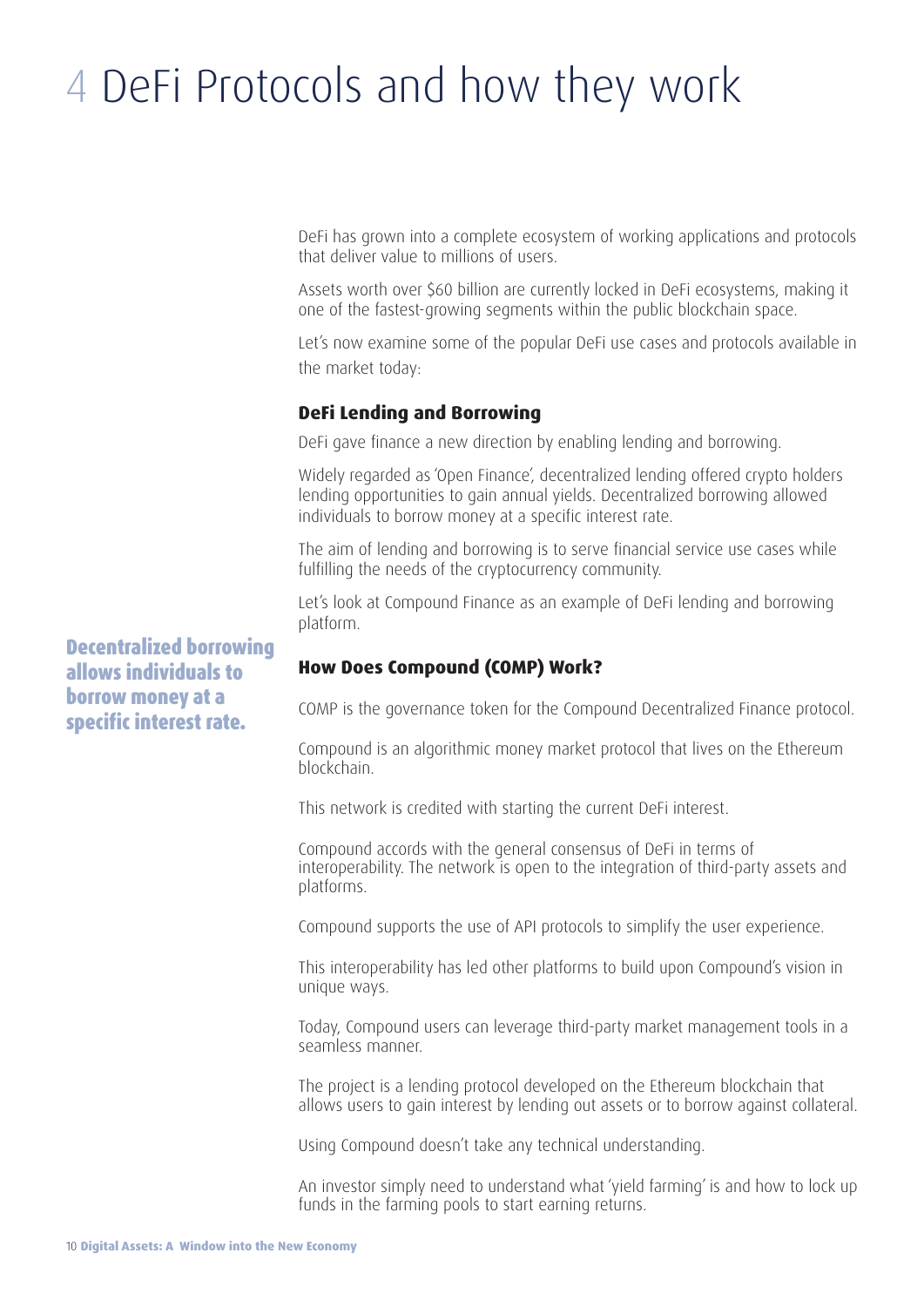#### **Yield Farming**

Compound was the first platform to introduce yield farming to the market in mid-summer 2020.

Yield farming protocols reside at the core of Compound's functionality. Currently, Compound supports the borrowing and lending of a selection of cryptocurrencies.

Specifically, you can lend and borrow a number of cryptocurrencies, some examples include Dai (DAI), Ether (ETH), and USD Coin (USDC).

Users of Compound earn interest by depositing cryptocurrencies.

Yield farming is similar to staking crypto in many ways. Users lock their cryptocurrency into large farming pools. The investor receives rewards based on the amount of crypto they lock and for how long they participate in the pool.

Unlike staking pools, yield farming pools feature much shorter lockup periods. Many offer no required lockup periods.

Once cryptocurrencies are supplied on the Compound platform, users can use them as collateral for loans.

#### **Fully Autonomous**

Compound leverages audited smart contracts to accomplish these tasks in an autonomous manner.

The network's contracts take care of all vital functions on the network. Tasks such as storage, management, and the facilitation of all pooled capital are handled by these protocols.

#### **Secure**

Compound maintains network security through various means. The network has undergone numerous security audits by reputable agencies like Open Zeppelin.

These organizations have certified the network's coding as sound and capable of handling the demands of the network securely.

#### **Interoperability**

Interoperability is the ability of computer systems to exchange information and value.

It is a catalyst for blockchain and cryptocurrency adoption as it has the potential to create a network of blockchains by building bridges between them.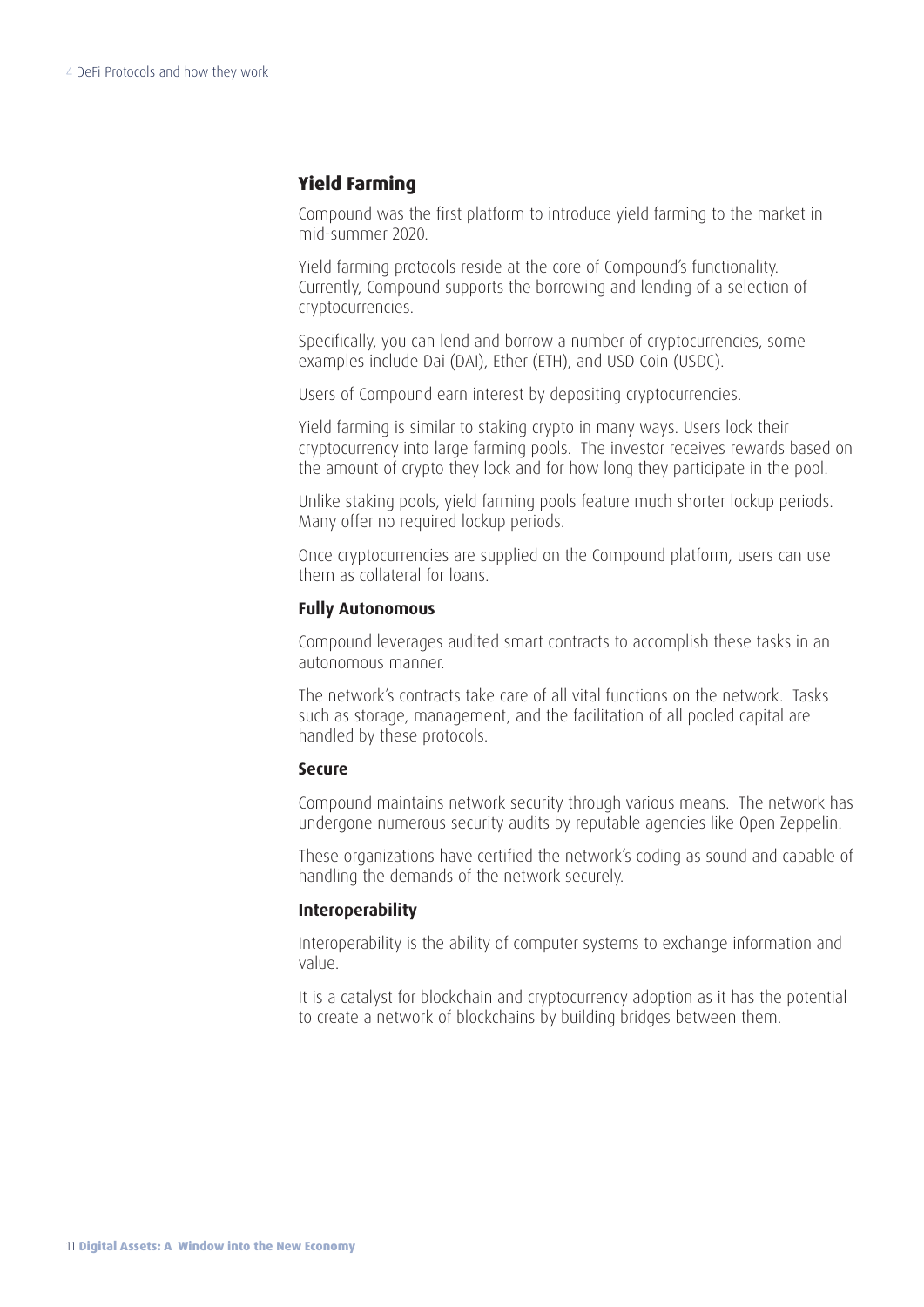## 5 Decentralized Exchanges

## **Introduction**

Decentralized Exchanges (DEx) are one of the essential functions of DeFi, with the maximum amount of capital locked compared to other DeFi protocols.

DExs allow users to exchange or swap tokens with other assets, without a centralized intermediary or custodian.

Traditional exchanges (centralized exchanges) offer similar options, but the investments offered are subject to that exchange's will and costs.

The extra cost on each transaction is another negative aspect of CExs, which DExs address.

Let's now look at two popular Exchanges – UniSwap & Pancake Swap

### **Uniswap**

Arguably the most popular decentralized exchange (DEX) and automated market maker (AMM) built on the Ethereum network Uniswap boasts more than \$30 billion total value locked (TVL).

The Uniswap AMM facilitates peerless ERC-20 token swaps without the use of order books.

To initiate a swap, there does not need to be a buyer or a seller on the other side of the trade. This allows for super-fast swaps in a completely decentralized manner, free of intermediaries.

Furthermore, Uniswap does not require know-your-customer (KYC) information for users to participate. The Uniswap AMM has been a top performer in the DeFi Pulse rankings for several months.

Though competition in the space is at an all-time high, Uniswap remains the first-choice decentralized exchange (DEX) for many people.

Uniswap has certainly benefited from the network effect and early adoption of DeFi.

Uniswap has been present from the early stages of the development of the technology.

The Uniswap community mainly exists of a small group of highly competent developers and DeFi experts.

Decentralized Exchanges allow users to exchange or swap tokens with other assets, without a centralized intermediary or custodian.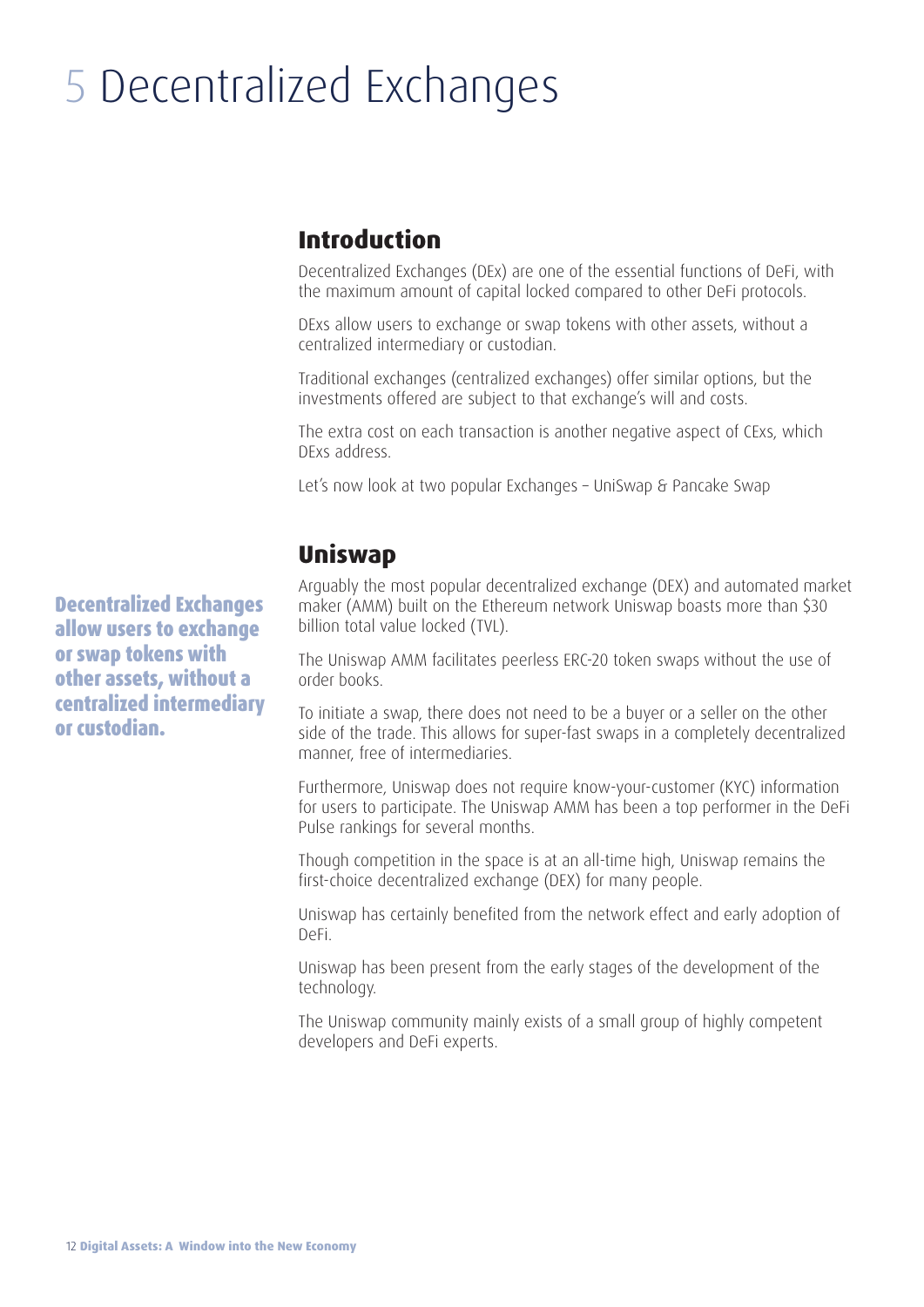#### **Swapping Tokens**

Users are required to create an account on Metamask to utilize this service.

Once a Metamask account is created, users can select tokens they own to swap for another type of cryptocurrency.

#### **Adding Liquidity**

To provide liquidity, users deposit an equivalent value of tokens into the token's associated exchange contract

Once you have tokens for liquidity, you can add them to a "pool" on the UniSwap interface.

Users who provide liquidity on UniSwap earn exchange fees, calculated per the value of tokens offered for liquidity.

#### **Removing Liquidity**

You can remove the liquidity on UniSwap by merely choosing the 'Remove Liquidity' option from a drop-down menu.

UniSwap token: \$UNI

\$UNI is the governance token of UniSwap, meaning the token holders have a say in the protocol's development and treasury.

The token was launched in September of 2020 and was awarded to anyone who has used Uniswap.

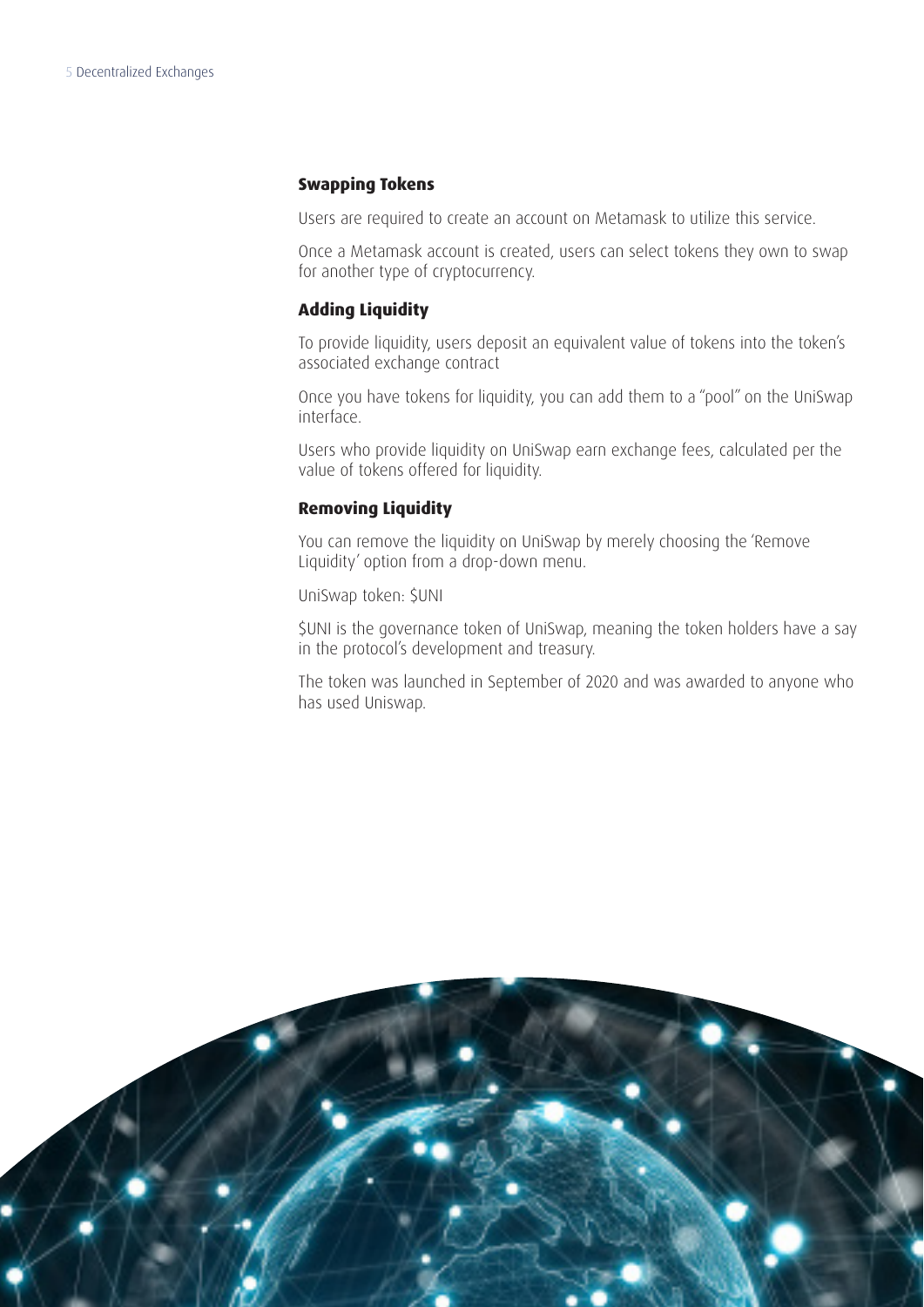### **Pancake Swap**

PancakeSwap has seen a lot of interest in recent months. Essentially a clone of Uniswap, Pancake Swap provides a very similar user experience to Uniswap.

However, with rising Ethereum transaction fees and network congestion, a serious AMM competitor was bound to emerge. PancakeSwap is the number one AMM and yield farming platform on Binance Smart Chain.

Launched in September 2020, the platform has seen rapid adoption in recent times.

PancakeSwap is a marketing machine. Community engagement has been one of the most crucial factors in the success of the platform.

With a host of community incentives including non-fungible tokens including (NFTs), airdrops, competitions, and lotteries, PancakeSwap is creating a community of dedicated followers.

Customers stake the native CAKE token or provide liquidity to lending pools to earn CAKE rewards.

Rewards can be harvested and added to liquidity pools to earn fees, or compounded, with rewards issued with every block.

This creates a simple way to make passive income with DeFi.

#### **Transaction Fees**

This has been one of the primary drivers in the success of PancakeSwap.

Ethereum gas fees cost hundreds of dollars per transaction. This can add up to a large portion of any profits, especially when trading smaller amounts on Uniswap.

#### **Crypto Exchanges Compared**

With so many crypto exchanges compared to one another so often, it can be difficult to know where to start.

Some of the main reasons people are seeking alternatives to Ethereum-based DeFi protocols are high gas fees (transaction fees) and scalability.

Though these are being addressed with the introduction of Ethereum 2.0 it could be some time before these updates are implemented.

Let us now examine another innovation – Binance Smart Chain (BSC)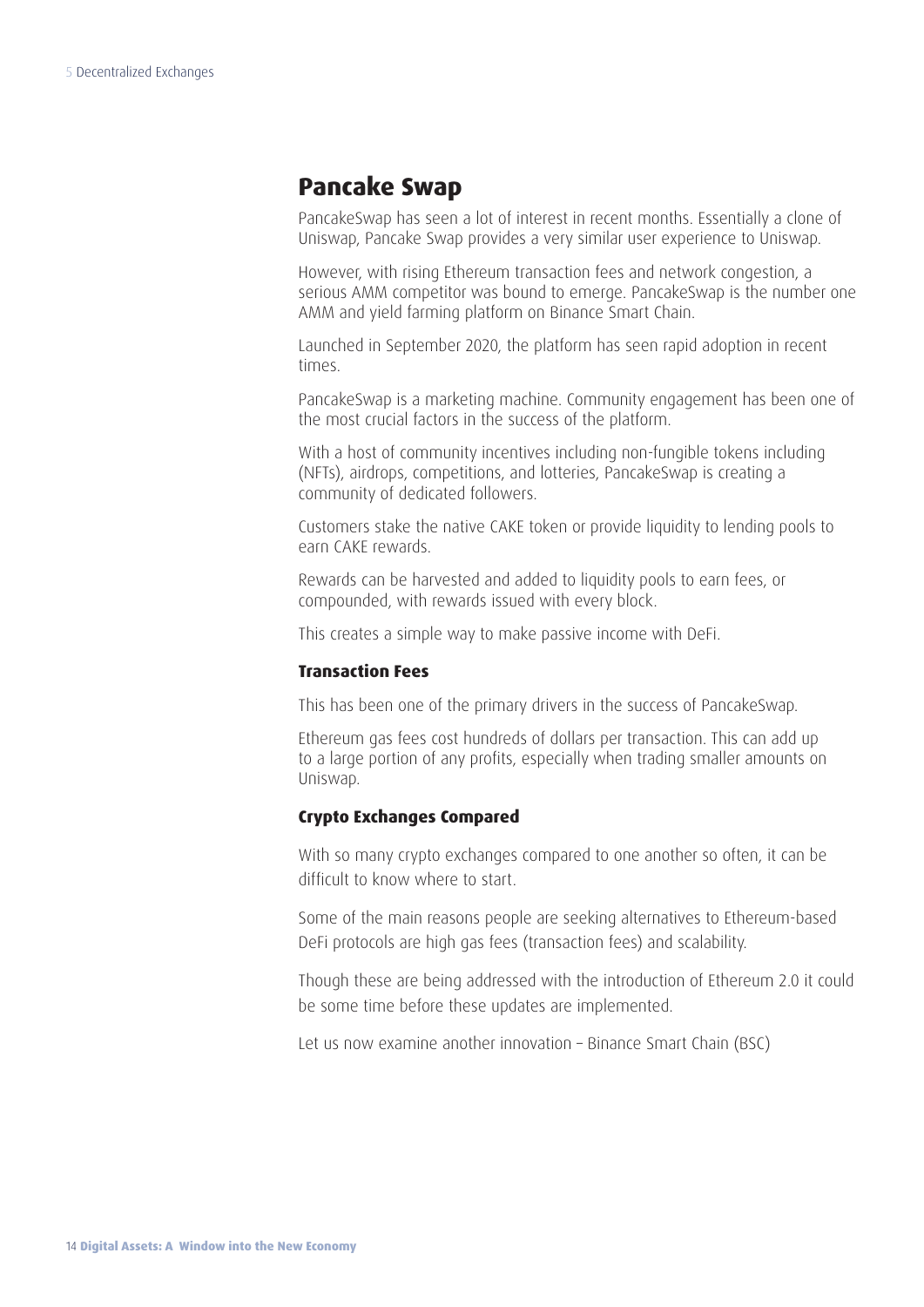## **What is Binance Smart Chain (BSC)**

Launched in September 2020 BSC is a blockchain service that allows developers to build their own decentralized apps using smart contracts.

The original Binance Chain wasn't built to allow such functionality, but the BSC has been designed to provide the same kind of speedy transactions while also greatly expanding the available features and capabilities.

It's also compatible with the Ethereum Virtual Machine (EVM) which means it's capable of running dapps ported over from Ethereum.

However, BSC isn't a rebranded version of the original Binance Chain, nor is it a layer-two or sidechain platform meant solely to expand upon the original Binance Chain.

Binance Chain and BSC are designed to work in unison, and Binance has built-in easy cross-chain compatibility between them.

It's a completely separate, standalone blockchain that can continue on even should the Binance Chain go offline, but the two blockchains are ultimately designed to work in parallel.

#### **How does BSC work?**

BSC utilizes what it calls a Proof-of-Staked Authority (PoSA) consensus algorithm (see below for an explanation), a hybrid of proof-of-stake (PoS) and proof-ofauthority (PoA) models.

Validators on the network are those who have staked a certain amount of BNB, and then receive transaction fees when they validate approved blocks on the network.

As mentioned, Binance Chain and BSC are designed to work in unison, and Binance has built-in easy cross-chain compatibility between them.

Assets can be quickly transferred between the blockchains, thus pairing the speedy trading capabilities of the former with the smart contract functionality of the latter.

Binance Chain's BEP-2 and BEP-8 tokens can likewise be swapped for the Smart Chain's BEP-20 tokens.

Additionally, EVM compatibility means that creators of dapps on other blockchains could port them over to BSC with relative ease.

This could be particularly compelling to dapp operators as Ethereum continues to grow and gas fees rise although Ethereum's planned shift to a proof-of-stake model in Ethereum 2.0 could alleviate some of its current scaling concerns.

#### **What's so special about BSC?**

The cross-chain compatibility between Binance Chain and BSC offers an intriguing tandem of possibilities to developers, letting them harness the respective strengths of both blockchains to maximize the functionality and performance of their dapps.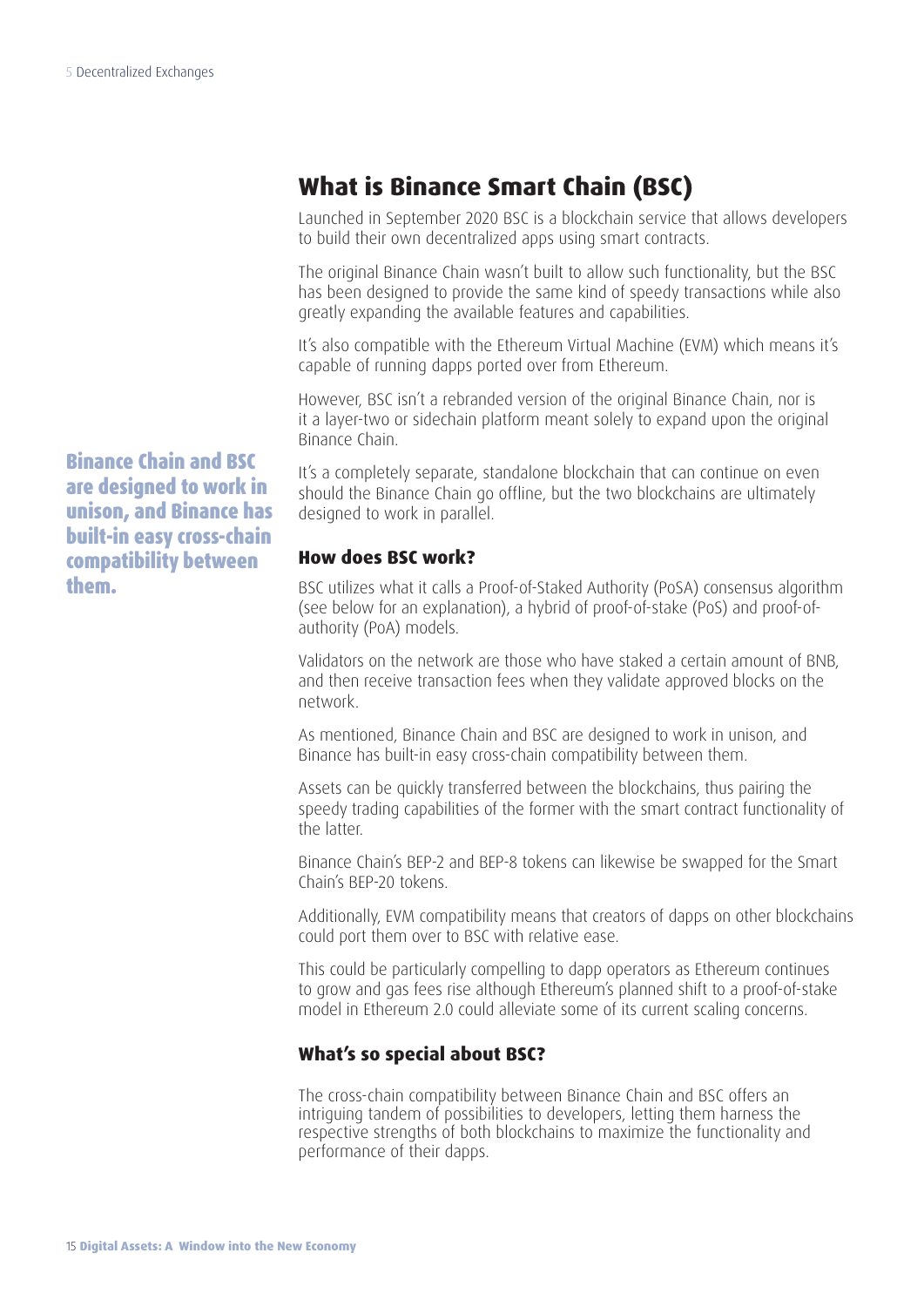0.01.10

16 **Digital Assets: A Window into the New Economy**

Additionally, EVM compatibility means that dapps can be brought over from Ethereum and then potentially enhanced and expanded on the Binance Smart Chain.

There are a lot of up-and-coming blockchains that aim to steal some of the thunder from Ethereum thanks to EVM support, including Avalanche and Telos, and Binance is adding its name to that list with Smart Chain.

Binance has the advantage of immense name recognition in the space, not to mention considerable funding and liquidity given its flourishing exchange and ecosystem.

#### **What can you do with BSC?**

BSC is really targeted at developers of decentralized apps, whether they are looking for a platform to build a new app on or want to port over a project from **Ethereum** 

Between the dual-chain system, EVM support, and Binance's own backing, the firm hopes to draw developers into its ecosystem, creating value for all stakeholders.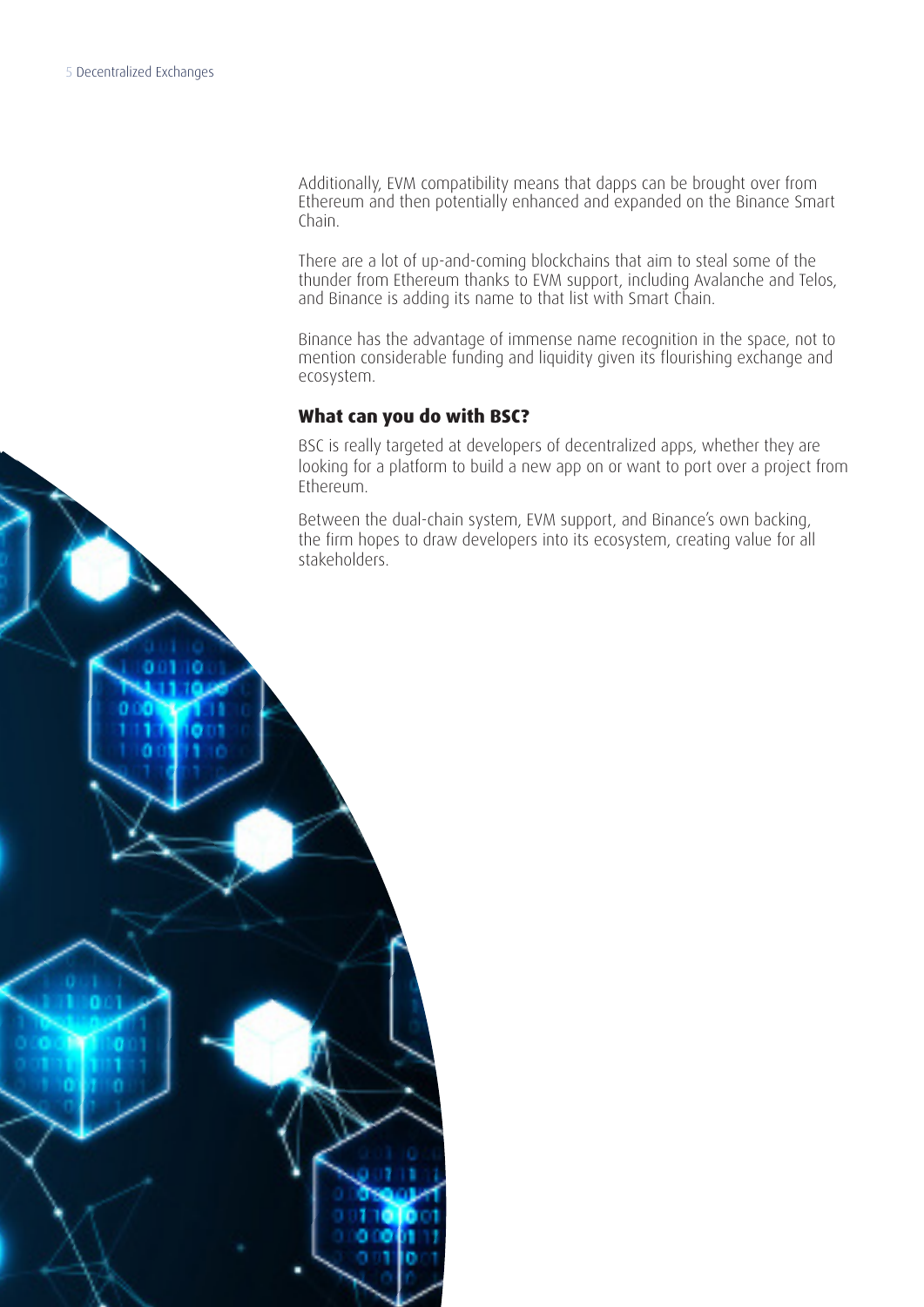## 6 What is Staking?

## **Introduction**

You may think of staking as a less resource-intensive alternative to mining.

It involves holding funds in a cryptocurrency wallet to support the security and operations of a blockchain network.

Simply put, staking is the act of locking cryptocurrencies locking to receive rewards.

In most cases, you'll be able to stake your coins directly from your crypto wallet, such as Trust Wallet.

On the other hand, many exchanges offer staking services to their users.

Binance Staking lets you earn rewards in an utterly simple way – all you have to do is hold your coins on the exchange. To get a better grasp of what staking is, you'll first need to understand how PoS works.

PoS is a consensus mechanism that allows blockchains to operate more energyefficiently while maintaining a decent degree of decentralization (at least, in theory).

Let's dive into what PoS is and how staking works.

## **What is PoS?**

If you know how Bitcoin works, you're probably familiar with PoW.

It's the mechanism that allows transactions to be gathered into blocks.

Then, these blocks are linked together to create the blockchain.

More specifically, miners compete to solve a complex mathematical puzzle, and whoever solves it first gets the right to add the next block to the blockchain.

PoW has proven to be a very robust mechanism to facilitate consensus in a decentralized manner.

The problem is, it involves a lot of arbitrary computation.



Staking involves holding funds in a cryptocurrency wallet to support the security and operations of a blockchain network.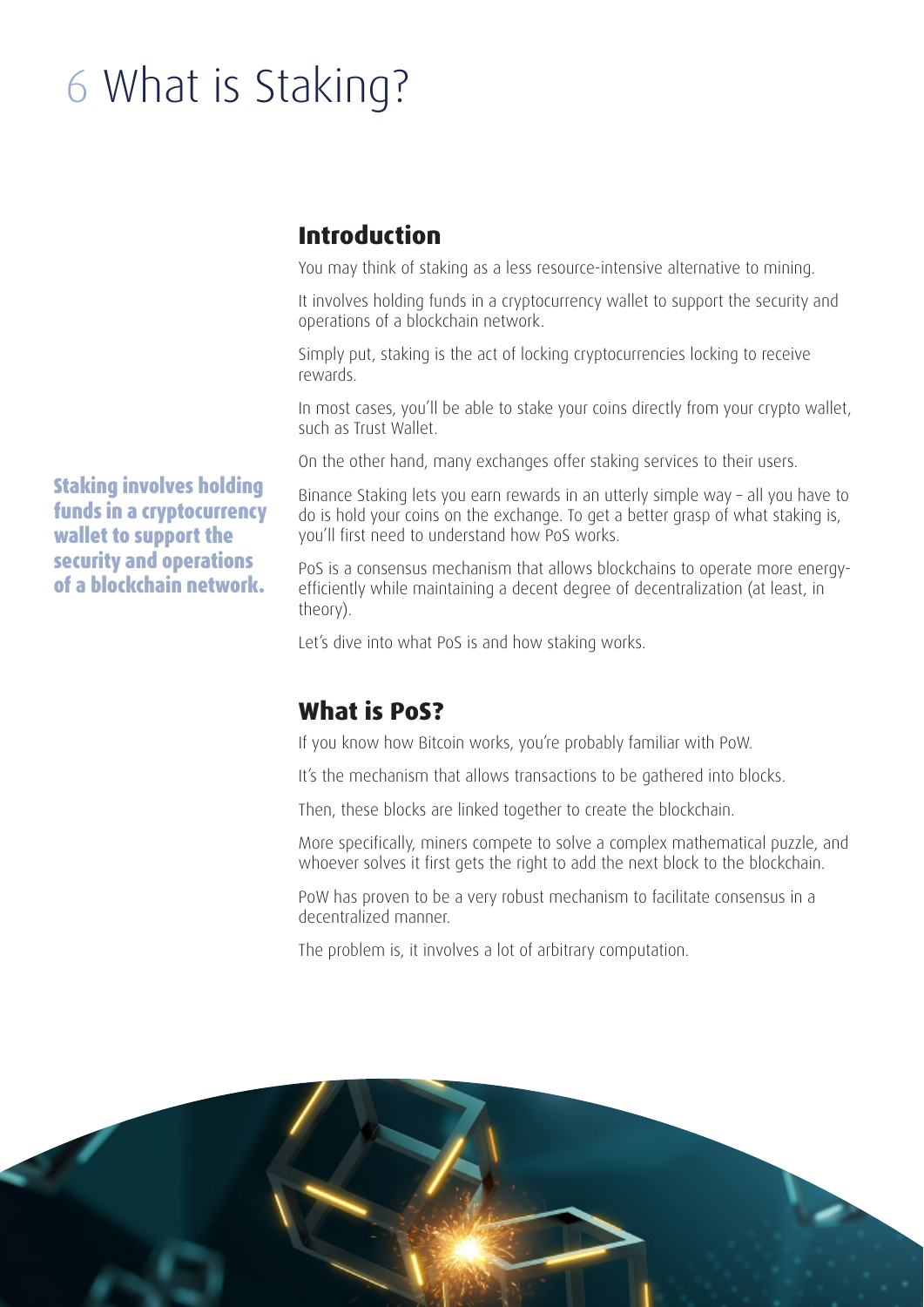The puzzle the miners are competing to solve serves no purpose other than keeping the network secure.

One could argue, this in itself makes this excess of computation justifiable. At this point, you might be wondering: are there other ways to maintain decentralized consensus without the high computational cost?

Enter PoS. The main idea is that participants can lock coins (their "stake"), and at particular intervals, the protocol randomly assigns the right to one of them to validate the next block.

Typically, the probability of being chosen is proportional to the number of coins – the more coins locked up, the higher the chances.

This way, what determines which participants create a block isn't based on their ability to solve hash challenges as it is with PoW.

Instead, it's determined by how many staking coins they are holding.

Some might argue that the production of blocks through staking enables a higher degree of scalability for blockchains.

This is one of the reasons the Ethereum network is planned to migrate from PoW to PoS in a set of technical upgrades collectively referred to as ETH 2.0.

#### **Who created PoS?**

One of the early appearances of PoS may be attributed to Sunny King and Scott Nadal in their 2012 paper for Peercoin.

They describe it as a "peer-to-peer cryptocurrency design derived from Satoshi Nakamoto's Bitcoin."

The Peercoin network was launched with a hybrid PoW/PoS mechanism, where PoW was mainly used to mint the initial supply.

However, it wasn't required for the long-term sustainability of the network, and its significance was gradually reduced. In fact, most of the network's security relied on PoS.

### **What is Delegated PoS?**

An alternative version of this mechanism was developed in 2014 by Daniel Larimer called Delegated Proof of Stake.

It was first used as a part of the BitShares blockchain, but soon after, other networks adopted the model. These include Steem and EOS, which were also created by Larimer.

DPoS allows users to commit their coin balances as votes, where voting power is proportional to the number of coins held.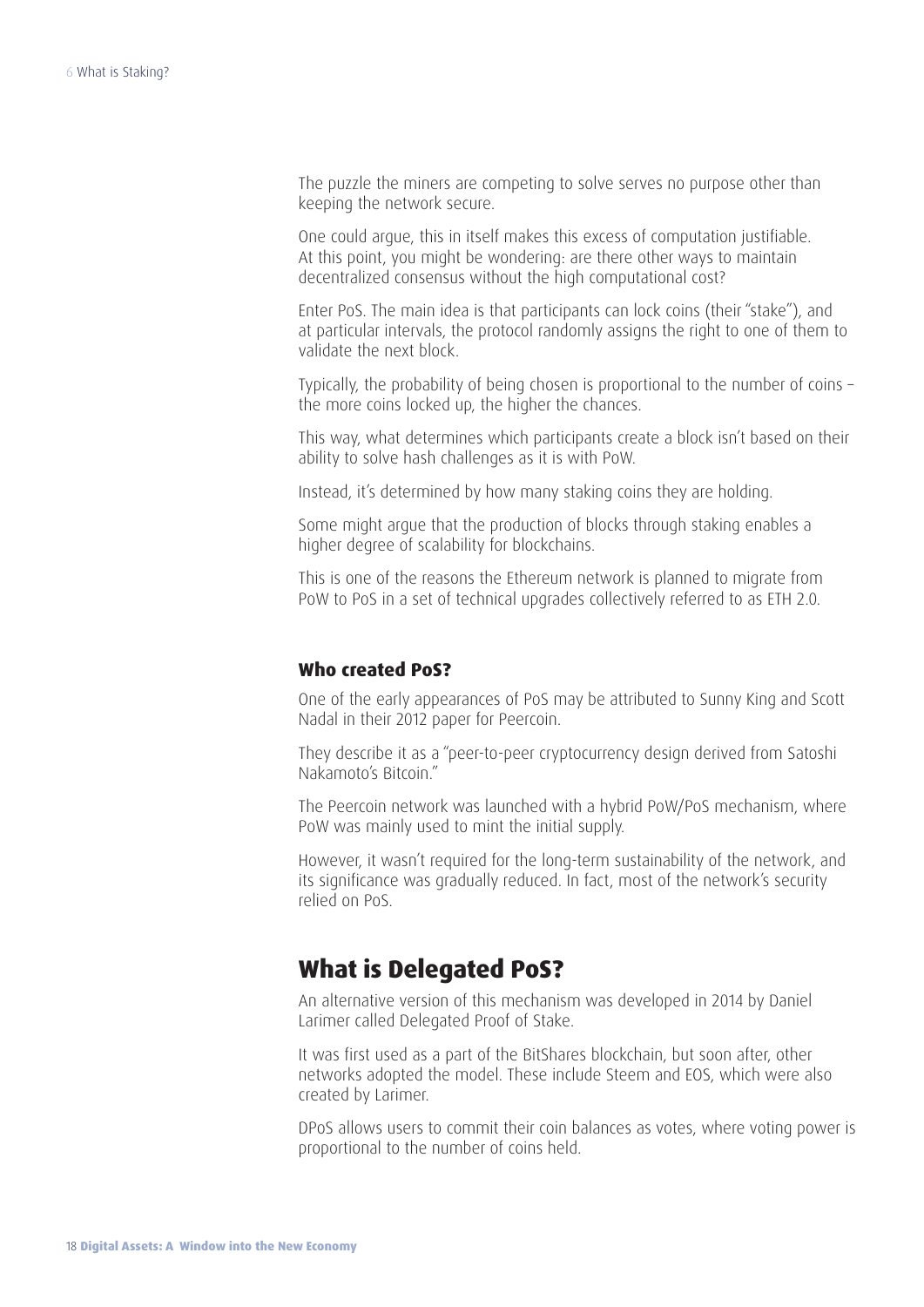These votes are then used to elect a number of delegates who manage the blockchain on behalf of their voters, ensuring security and consensus.

Typically, the staking rewards are distributed to these elected delegates, who then distribute part of the rewards to their electors proportionally to their individual contributions.

The DPoS model allows for consensus to be achieved with a lower number of validating nodes.

As such, it tends to enhance network performance.

On the other hand, it may also result in a lower degree of decentralization as the network relies on a small, select group of validating nodes.

These validating nodes handle the operations and overall governance of the blockchain. They participate in the processes of reaching consensus and defining key governance parameters.

Simply put, DPoS allows users to signal their influence through other participants of the network.

### **How does staking work?**

As we've discussed before PoW blockchains rely on mining to add new blocks to the blockchain.

In contrast, PoS, chains produce and validate new blocks through the process of staking.

Staking involves validators who lock up their coins so they can be randomly selected by the protocol at specific intervals to create a block.

Usually, participants that stake larger amounts have a higher chance of being chosen as the next block validator.

This allows for blocks to be produced without relying on specialized mining hardware, such as ASICs.

While ASIC mining requires a significant investment in hardware, staking requires a direct investment in the cryptocurrency itself.

So, instead of competing for the next block with computational work, PoS validators are selected based on the number of coins they are staking.

The "stake" (the coin holding) is what incentivizes validators to maintain network security. If they fail to do that, their entire stake might be at risk

While each Proof of Stake blockchain has its particular staking currency, some networks adopt a two-token system where the rewards are paid in a second token.

Staking involves validators who lock up their coins so they can be randomly selected by the protocol at specific intervals to create a block.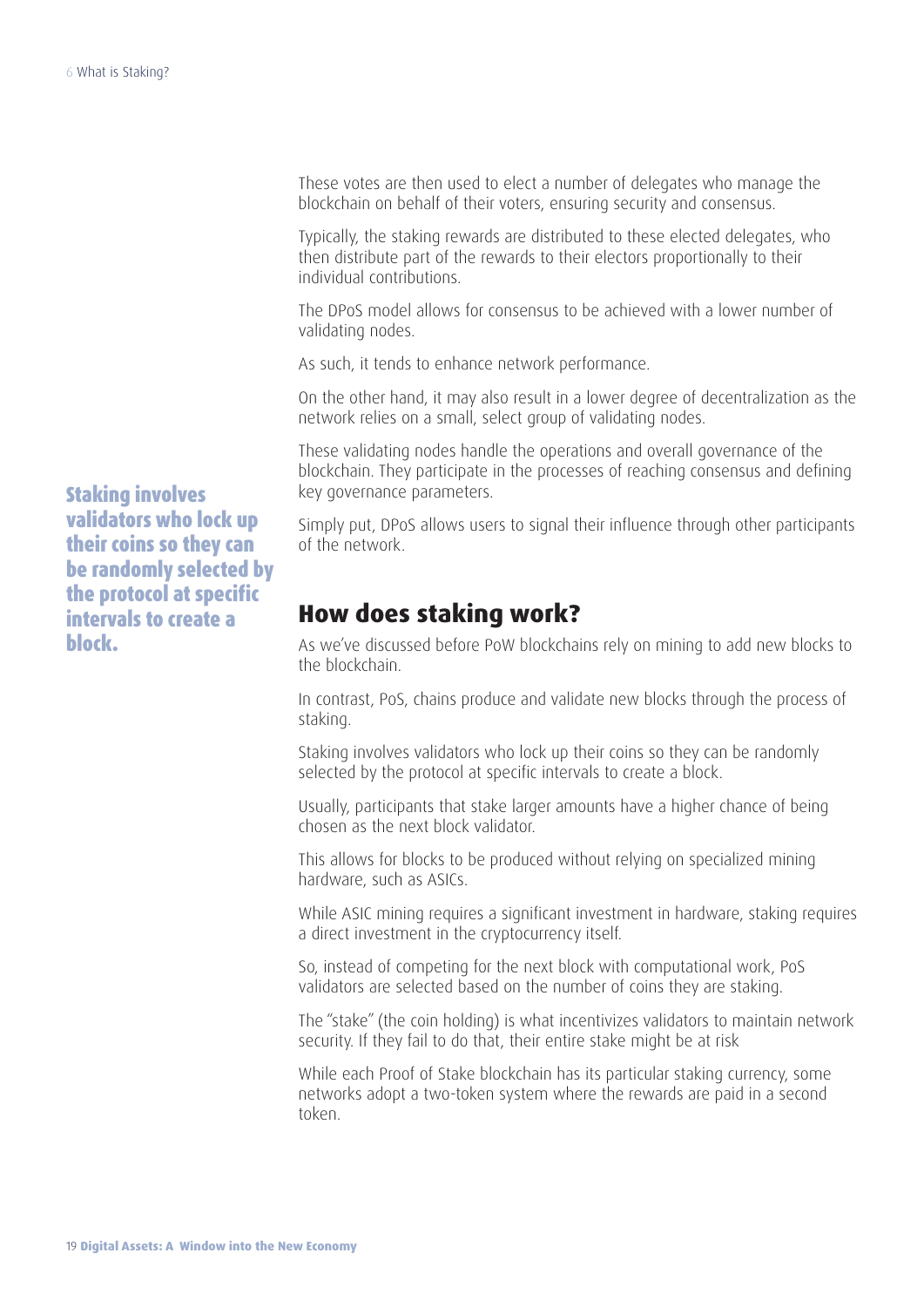On a very practical level, staking just means keeping funds in a suitable wallet.

This enables essentially anyone to perform various network functions in return for staking rewards. It may also include adding funds to a staking pool which we'll cover shortly.

#### **How are staking rewards calculated?**

There's no short answer here. Each blockchain network may use a different way of calculating staking rewards.

Some are adjusted on a block-by-block basis, taking into account many different factors.

These can include:

- how many coins the validator is staking
- how long the validator has been actively staking
- how many coins are staked on the network in total
- the inflation rate
- other factors

For some other networks, staking rewards are determined as a fixed percentage. These rewards are distributed to validators as a sort of compensation for inflation.

Inflation encourages users to spend their coins instead of holding them, which may increase their usage as cryptocurrency.

But with this model, validators can calculate exactly what staking reward they can expect.

A predictable reward schedule rather than a probabilistic chance of receiving a block reward may look favourable to some.

And since this is public information, it might incentivize more participants to get involved in staking.

#### **What is a staking pool?**

A staking pool is a group of coin holders merging their resources to increase their chances of validating blocks and receiving rewards.

They combine their staking power and share the rewards proportionally to their contributions to the pool.

Setting up and maintaining a staking pool often requires a lot of time and expertise.

Staking pools tend to be the most effective on networks where the barrier of entry (technical or financial) is relatively high.

As such, many pool providers charge a fee from the staking rewards that are distributed to participants.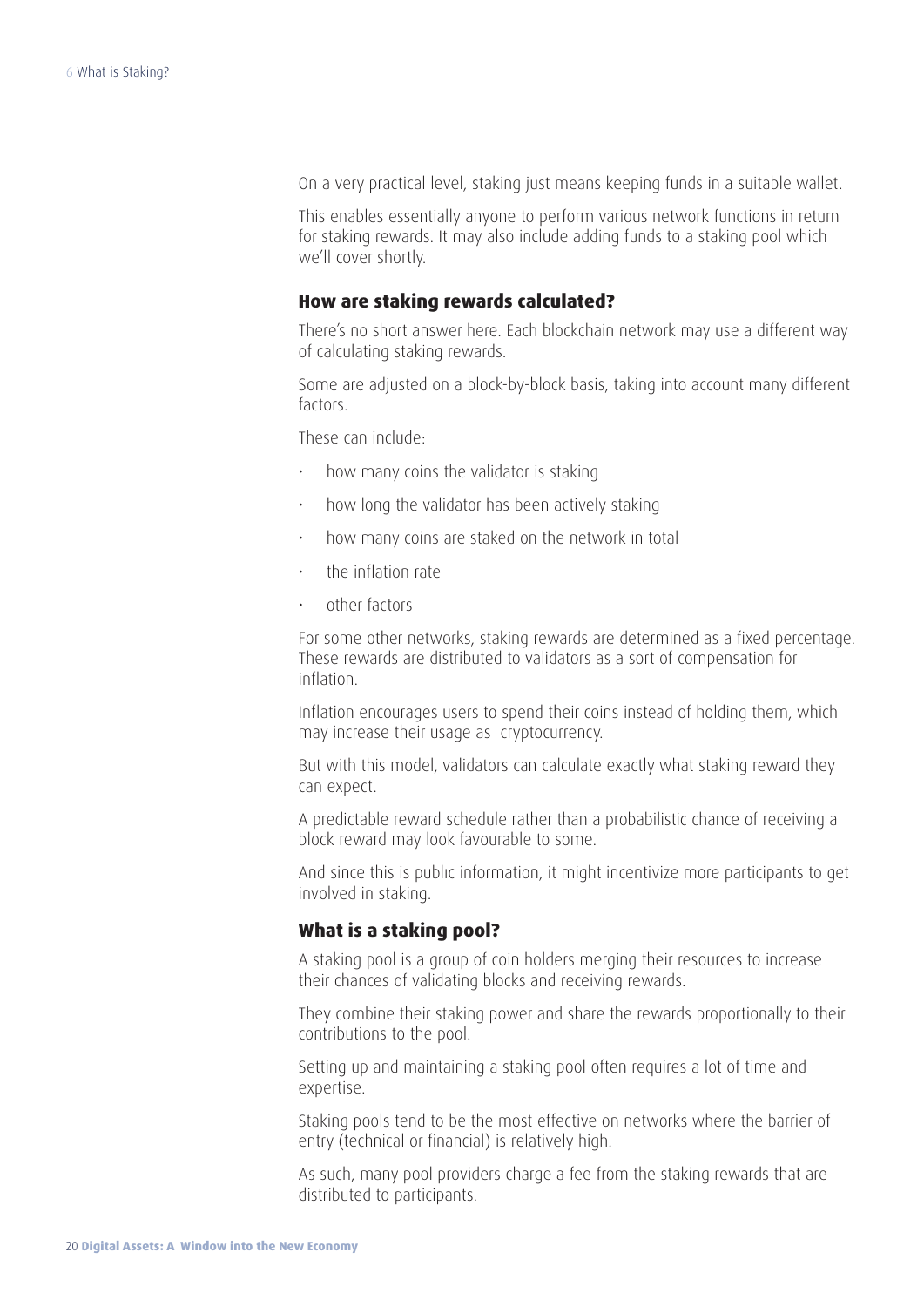Other than that, pools may provide additional flexibility for individual stakers.

Typically, the stake has to be locked in a fixed period and usually has a withdrawal or unbinding time set by the protocol.

What's more, there's almost certainly a substantial minimum balance required to stake to disincentivize malicious behaviour.

Most staking pools require a low minimum balance and append no additional withdrawal times.

As such, joining a staking pool instead of staking solo might be ideal for newer users.

#### **What is cold staking?**

Cold staking refers to the process of staking on a wallet that's not connected to the internet. This may be done using a hardware but it's also possible with an air-gapped software wallet.

Networks that support cold staking allow users to stake while securely holding their funds offline.

It's worth noting that if the stakeholder moves their coins out of cold storage, they'll stop receiving rewards.

Cold staking is particularly useful for large stakeholders who want to ensure maximum protection of their funds while supporting the network.

#### **How to stake on Binance**

In a way, you could think of holding your coins on Binance as adding them to a staking pool.

The only thing you have to do is hold your PoS coins on Binance, and all the technical requirements will be taken care of for you.

The staking rewards are usually distributed at the start of each month.

You can check the previously distributed rewards for a given coin under the Historical Yield tab on each project's staking page. PoS and staking opens up more avenues for anyone wishing to participate in the consensus and governance of blockchains. What's more, it's a very easy way to earn passive income earn by simply holding coins.

As it's getting increasingly easy to stake, the barriers of entry to the blockchain ecosystem are getting lower.

It's worth keeping in mind, though, that staking isn't entirely without risk.

Joining a staking pool instead of staking solo might be ideal for newer users.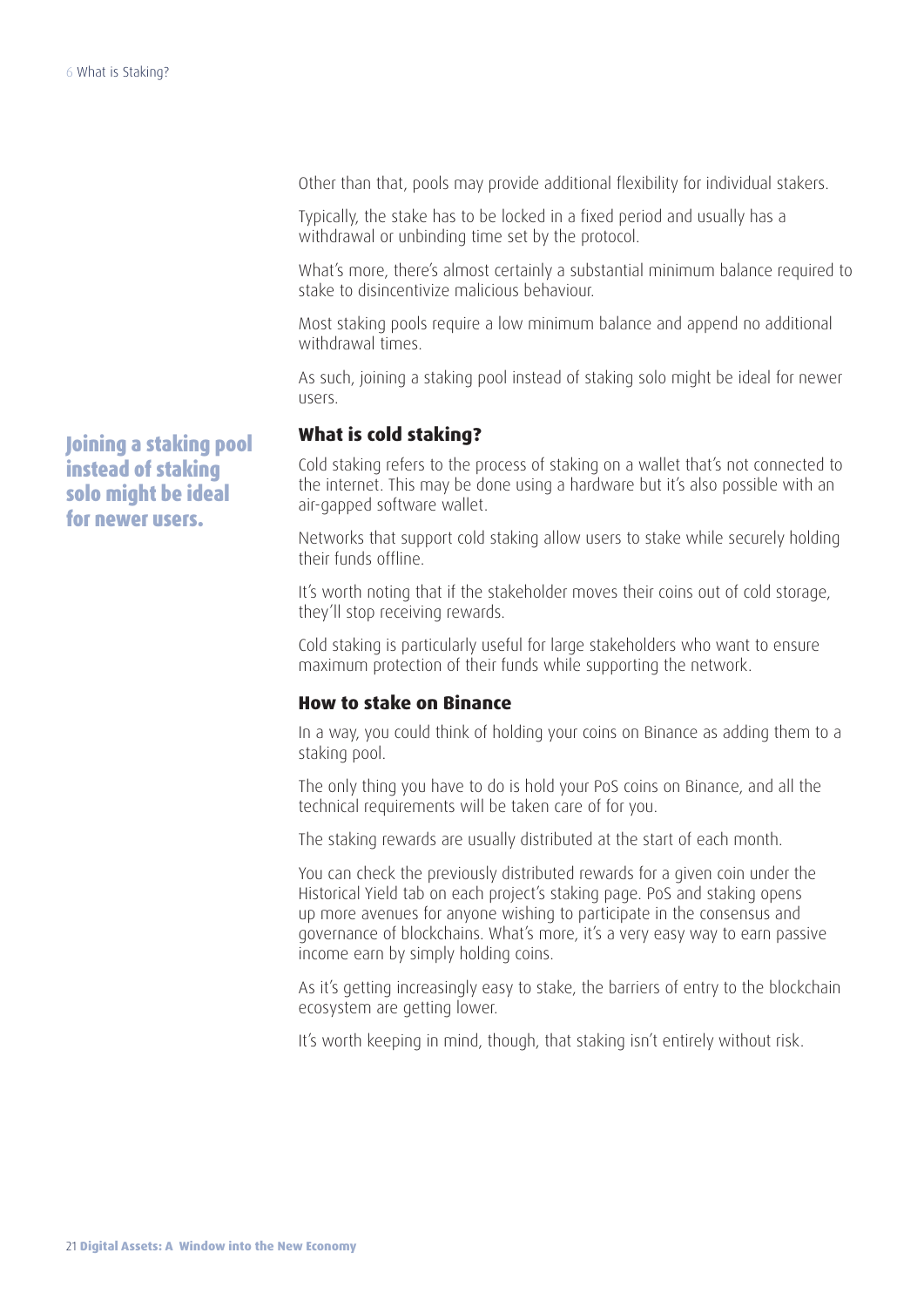#### **Next Steps for BSC**

It's early days for BSC, which was just launched at the start of September 2020 after the concept was unveiled earlier in the year.

Binance is putting in a lot of effort behind the platform thanks to its \$100 million support fund for DeFi apps and emphasizing the benefits of the dual-chain approach.

Interestingly, the launch of BSC and strong attempts to court DeFi developers go against Binance's core business of being a centralized exchange.

According to the company, it is continually trying to "disrupt" itself. Accordingly, BSC has taken a considerable market share of the DeFi space in recent months.

Using BSC transaction fees can cost just a few pennies and are often extremely fast.

Fees are paid using Binance Coin (BNB).

Though there are fluctuations in fee costs, and more complex transactions generally cost more, the low fees on BSC are lowering the barrier to entry for a new generation of DeFi users.

Furthermore, BSC users don't suffer the same network congestion as Ethereumbased applications. This reduces the likelihood of platforms crashing due to high traffic.

That being said, now that Ethereum 2.0 is out the network effect of the world's second-largest blockchain will be difficult to ignore.

The infrastructure built on Ethereum has created a community and network of developers like no other project in the crypto space.

Although all cryptocurrency and DeFi investments come with inherent risk, PancakeSwap does have the support of the Binance ecosystem.

A couple more things to explore before we conclude, Wallets & Stablecoins.

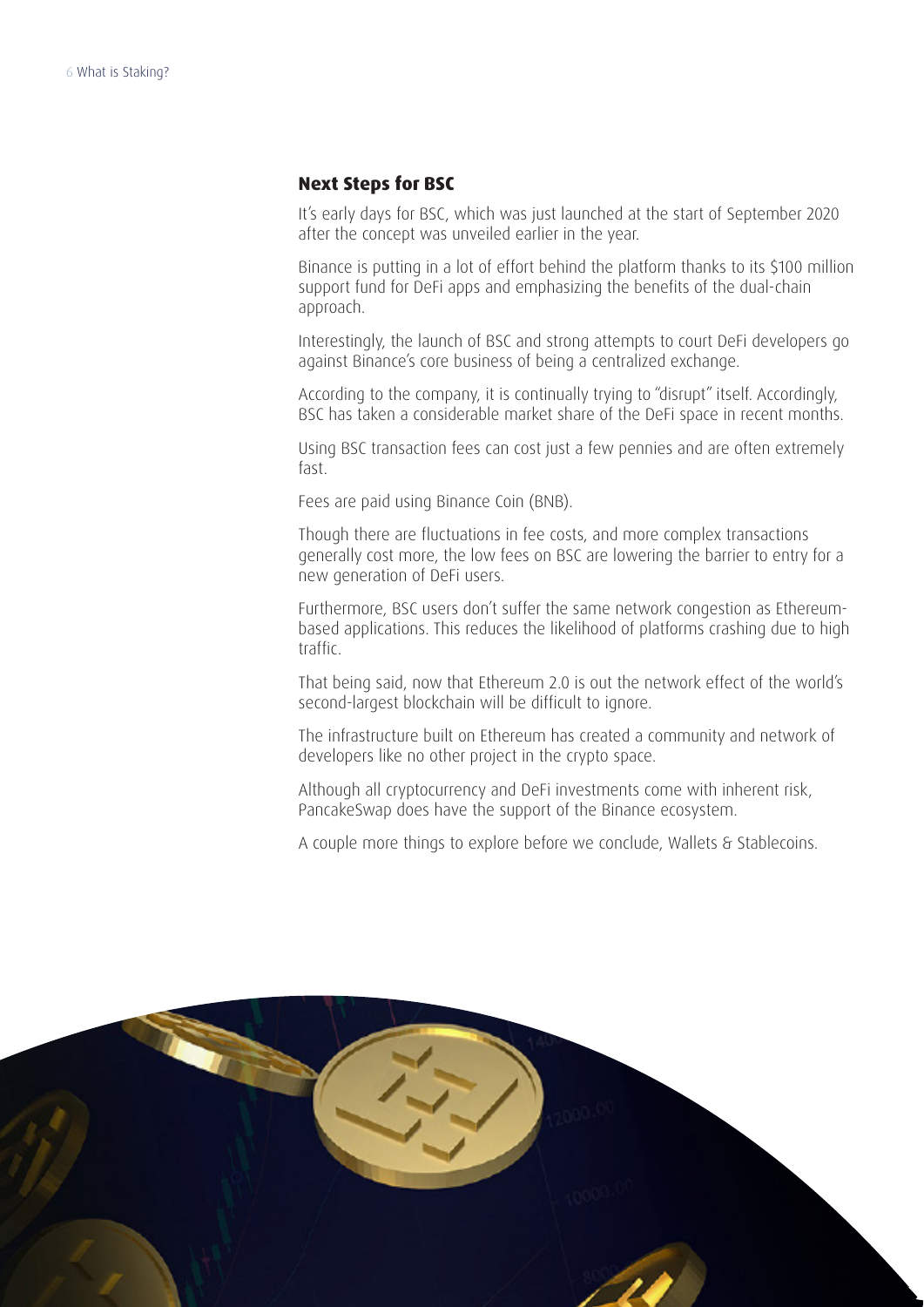## 7 Wallets & Stablecoins

## **Wallets**

A cryptocurrency wallet is an app that allows you the cryptocurrency user to store and retrieve your digital assets.

As with conventional currency, you don't need a wallet to spend your cash, but it certainly helps to keep it all in one place.

When a user acquires cryptocurrency, such as bitcoins she can store it in a cryptocurrency wallet and from there use it to make transactions.

Cryptocurrency wallets are apps just like those you might run on a smartphone or computer.

If you prefer the tactile experience of holding a wallet, you can also buy a physical device that runs a wallet app.

Wallets can hold multiple cryptocurrencies.

When you want to acquire cryptocurrency, whether by purchasing it in a currency exchange or receiving it as a gift or as revenue, you direct the sender to a unique cryptographic address issued by the wallet.

You might picture your cryptocurrency stored on the wallet the same way files are stored on a USB drive, but, in fact, the information stored on the wallet only points to your cash's location on the blockchain, the public ledger that records and authenticates all transactions for a cryptocurrency.

Spending with the wallet is as simple as scanning a retailer's QR code or directing a specific amount of cryptocoins to the retailer's public address.

## **Stablecoins**

Stablecoins are a viable solution to volatility issues surrounding cryptocurrencies and are helping DeFi gain prominence.

The name says it all.

A stablecoin's value is tied to a relatively stable asset, like gold or the US dollar, to keep its price consistent. Stablecoins became useful during risk-off moments in the crypto space, providing a safe haven to investors and traders.

Stability makes them a reliable collateral asset. Stablecoins also play an important role in liquidity pools — an integral part of the DeFi ecosystem and DExs.

As with conventional currency, you don't need a wallet to spend your cash, but it certainly helps to keep it all in one place.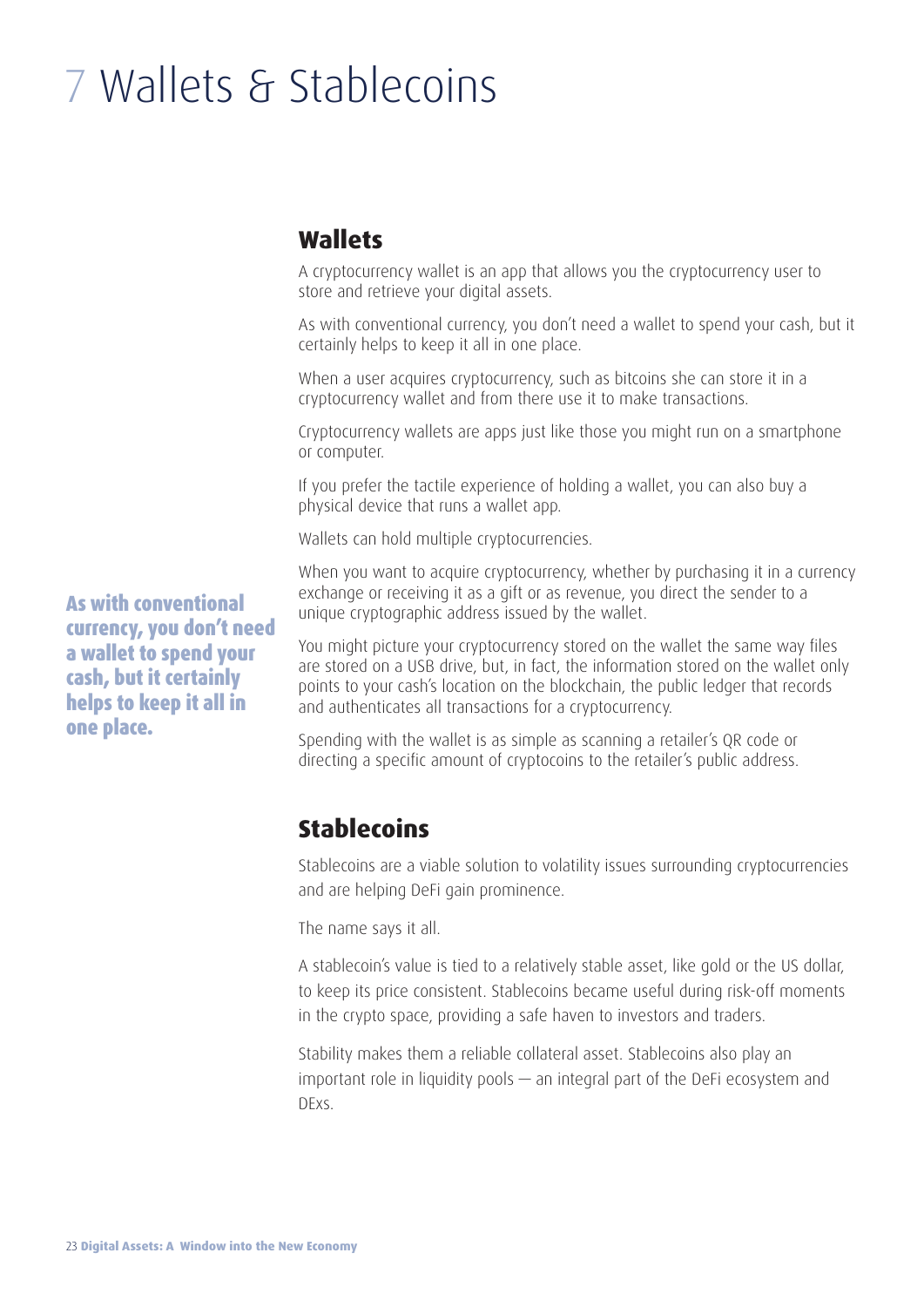## **The Future of DeFi**

As we mentioned at the start of this paper, we are now observing a quantum leap in the new possibilities of the functionalities of money through the innovation of DLT's.

For the first time in history everyone can take part in the governance of DeFi protocols and get a seat at the table where the world of decentralized finance is actively created.

The DeFi space is gradually catching up with the traditional financial system and despite some of the obstacles which are evident when one operates on the bleeding edge of innovation, the world of decentralized finance is on the path to prosperity.

Over time, it's difficult to predict how this space will shape when the power to build financial services will democratize.

However, at the point where DeFI and fintech map and merge, we'll have an inflection point where the new financial technology becomes a fully integrated part of the global financial system.

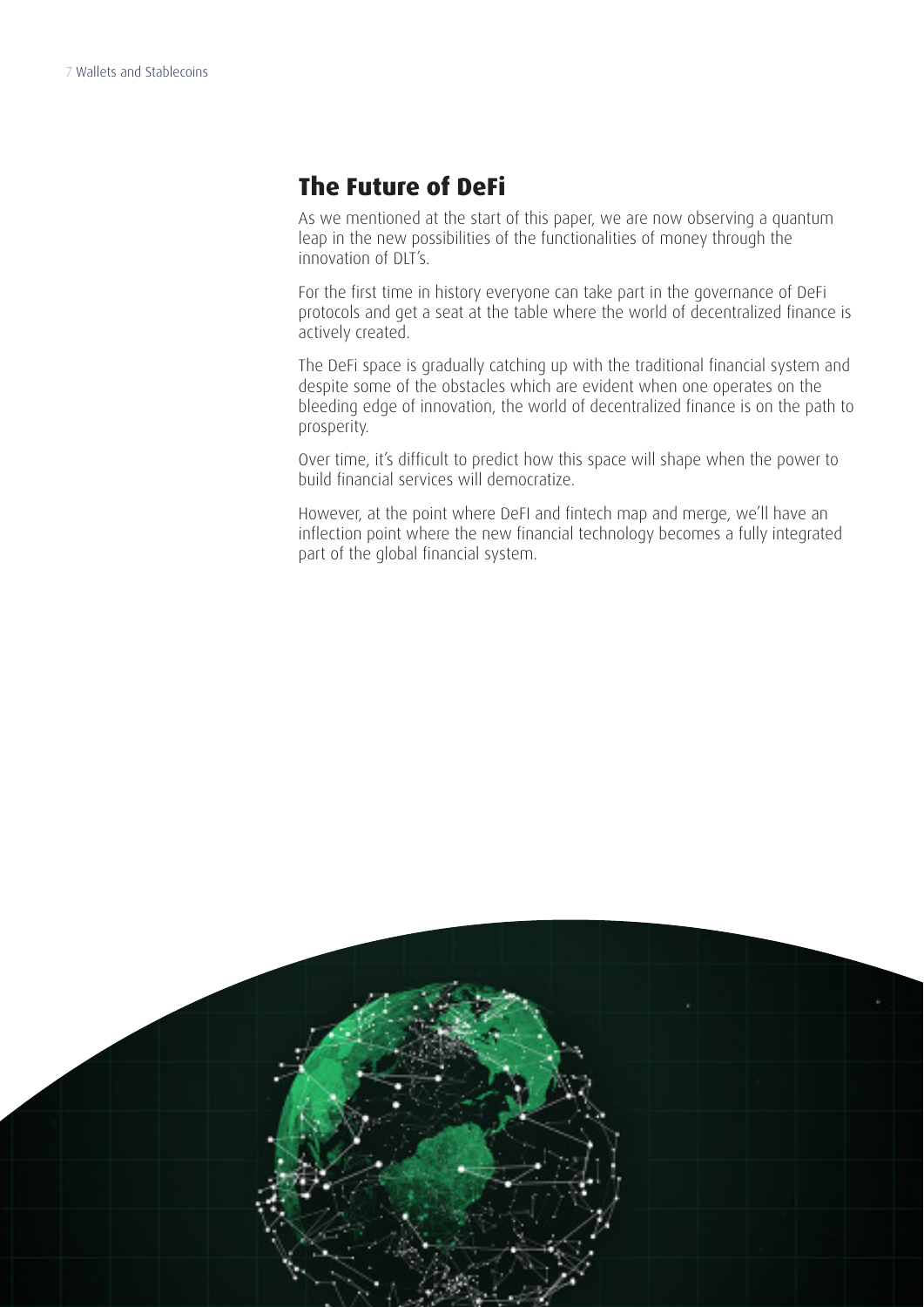## **About the Author John Marcarian**



John is an Australian Chartered Accountant with over 25 years of experience. Having founded CST Tax Advisors in 1992, John has in-depth knowledge of international tax matters for both businesses and globally mobile expats.

In 2004 John established the Singapore Office of CST. CST now has offices in a number of cities around the world.

#### Recognised Thought Leader

John has had a number of articles published in the Tax Specialist, a publication of the Institute of Chartered Accountants of Australia, and the Tax Yearbook, a publication of the International Tax Planning Association.

Most recently, John has published two books; 'Expatland', which is aimed at assisting potential global expats plan their move and 'The CST Way' a professional services book for Global Accounting Firms.

John is a sought-after speaker on tax and business matters and regularly presents to business groups around the world.

#### Recognised Tax Specialist in Digital Assets

John has a deep understanding of digital assets and the Fourth Industrial Revolution presently underway around the world in the area of blockchain and digital assets.

A recognised tax specialist in digital assets, John has a qualification from the MIT Sloan School of Management in BlockChain technologies.

He has contributed tax expertise to a specialist US publication on international tax and digital assets.

He works regularly with companies issuing tokens and other forms of digital assets. This unique blend of skills gives John a practical day to day knowledge of the business challenges faced by entrepreneurs in the digital asset market.